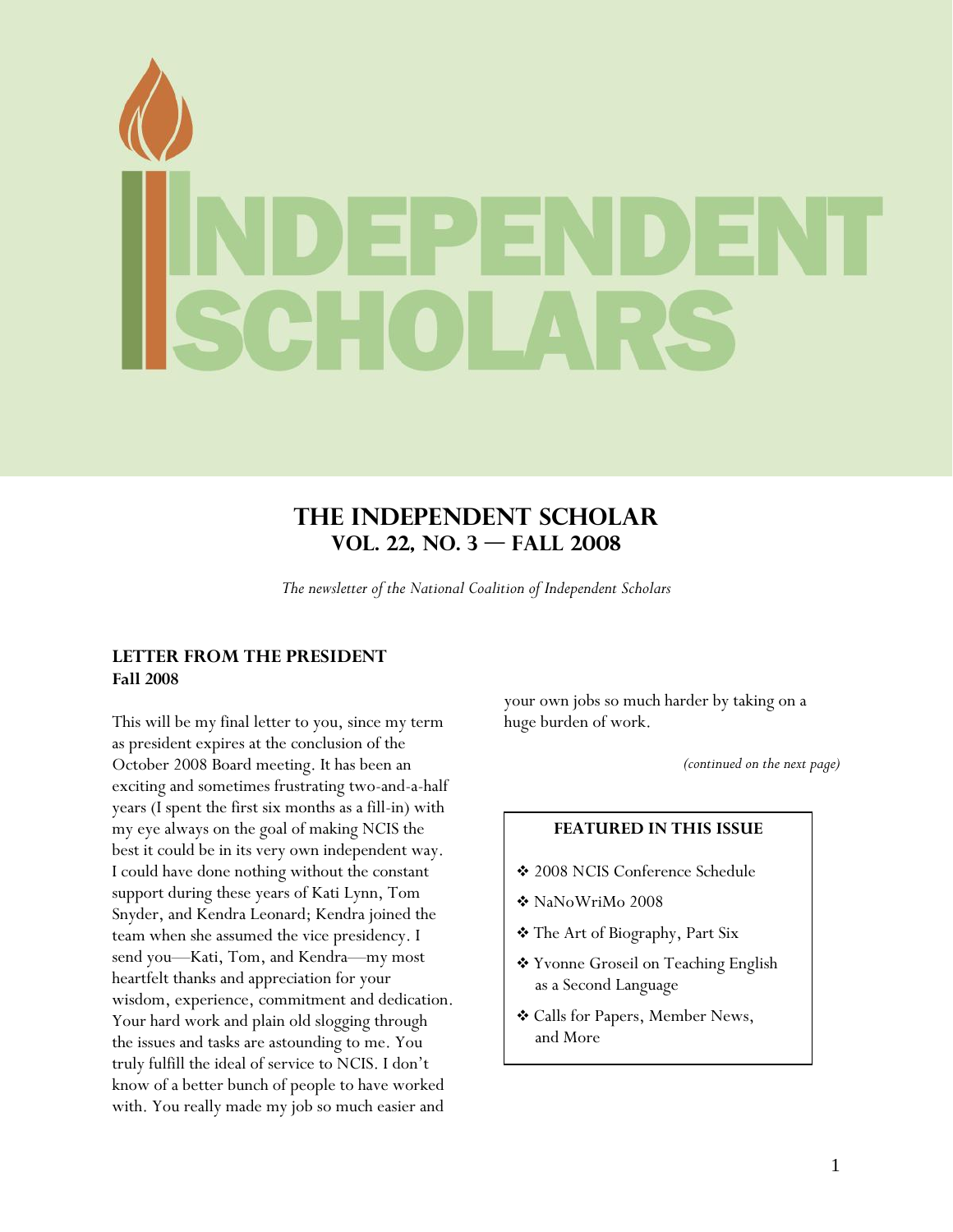<span id="page-1-0"></span>I must thank David Sonenschein for meeting the constant demands we made on him as our database manager (just one of his several hats, another being Book Review Editor); his long experience on the NCIS Board was a terrific anchor for us. Speaking of hats, Kati's are Secretary, Membership Chair, and Official Purveyor of Hungarian Salami. Tom, likewise, is doing his stint as Treasurer, Chair of the Communications Committee, and webmaster *pro tem* (and enjoying it all as a new grandpa to Carina). In addition to being vice president, Kendra is working really hard as the Conference Coordinator for the October 25–26 Conference in Berkeley, CA. In that regard, Kendra has Kati and many other great people out on the West Coast breathless with conference organizational tasks. You know who you are! Thank you, all.

Speaking of the Conference, I urge you to register online at our Web site and spend some of the beautiful October weather California has to offer at the national conference. Berkeley and the conference venue itself are worth the registration fee. I will have the opportunity to join you in hearing some fine presentations, to meet you, and to thank you personally for your commitment to NCIS.

On that note, I urge you to renew your membership in NCIS, to volunteer to work for NCIS (including running for the Board and for office), and to spread the word about independent scholars and the important work we do. Thank you for sharing the ride. ❖

*– Janet Wasserman* 

(TIS *would like to extend sincere thanks to Janet for her time and dedication to NCIS, and wish her the best in future independent scholarly endeavors. – Ed.*)

#### **2008 NCIS BOARD ELECTION RESULTS**

In reporting the results of the 2008 NCIS Board Election, the Tellers Committee has certified that the following individuals have been elected to the Board of the National Coalition of Independent Scholars for the 2008–2010 term:

- *Linda Brown Holt*
- *Susan B. Iwanisziw*
- *Kathleen Carlton Johnson*

The October Board meeting will be held in Berkeley, CA, on Friday, October 24, 2008, from 10 a.m. to 5 p.m., and will be followed by a Board dinner from approximately 7 to 10 p.m. The meeting will be held in conjunction with the 2008 NCIS Conference. Current and new Board members are hereby requested to attend.

\*\*\*\*\*\*\*

## **THE INDEPENDENT SCHOLAR TABLE OF CONTENTS**  Fall 2008

| How Teaching English as a Second Language  |
|--------------------------------------------|
|                                            |
| Independent Scholars Support Independent   |
|                                            |
| Indy Times: Affiliate Liaison's Corner  17 |
| Professional News and Announcements  18    |
| Member News and Announcements 20           |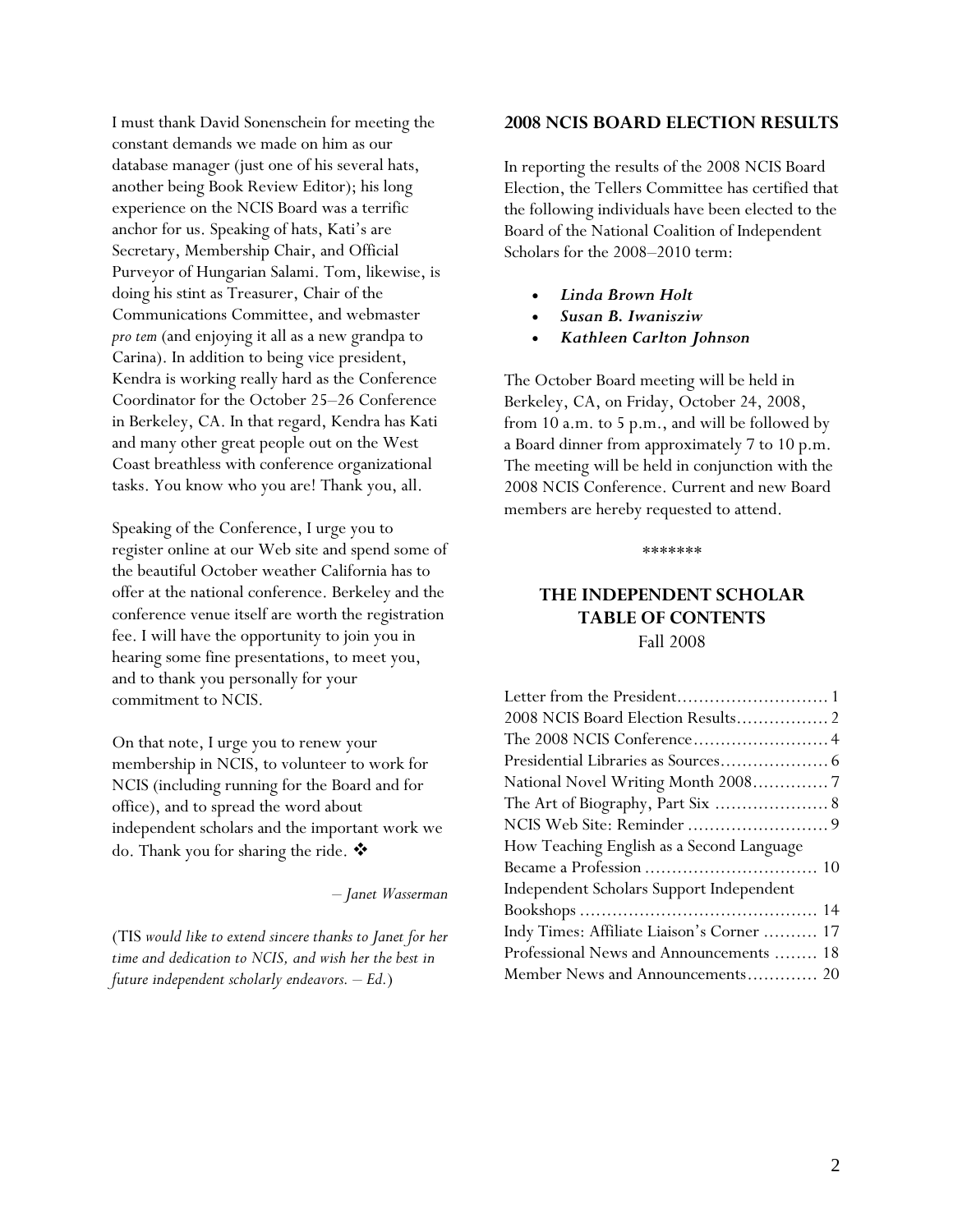### **LETTER FROM THE EDITOR**

I wish I could say that I'll be seeing fellow NCIS members at the upcoming conference at UC-Berkeley, but I regret to say that I'll be preparing a paper presentation for another conference in Chicago on the following weekend and won't be able to attend. I do hope that everyone who attends has an excellent time, and I wish all the best to those who will be presenting papers! If you think you might be interested in attending, this quarter's issue of *TIS* contains a detailed conference schedule and links to provide you with more information about attending.

Now that summer has wound down, it seems an appropriate time to start looking ahead to 2009 and planning where the coming year will take us. Some of you may be finalizing manuscripts for review or publication, some of you may be scraping together the funds to organize research trips or planning for upcoming conferences. Whatever happens to be waiting for you in 2009, now is definitely the time to start preparing for it and determining where you want to be in your independent scholarly work at this time next year.

In this issue, you will find information on National Novel Writing Month, suggestions on independent bookshops to visit if you happen to be traveling through London, and articles written by NCIS members. I've received a number of excellent suggestions and offers for articles in upcoming issues, and I'm still attempting to sift through all of them and organize them by issues. At some point in 2009, I may put out a call for articles on specific topics—but I'm getting a little ahead of myself there.

I'm well aware that I'm still finding my feet as editor, and as a result I very much appreciate the patience and helpfulness of fellow NCIS officers and members. For now, I hope you enjoy this issue—I'll start on the next one right away!

– *Shannon Granville*

## **NATIONAL COALITION OF INDEPENDENT SCHOLARS OFFICERS**

**Janet Wasserman,** *President*  $\leq$ mae08ben02@aol.com>

**Kendra Leonard,** *Vice President*  $\leq$ caennen@gmail.com>

**Katalin Kádár Lynn,** *Secretary and Membership Chair*  <kbogar2@comcast.net>

**Tom Snyder,** *Treasurer* <tlsnyder@comcast.net>

#### *TIS* **EDITORIAL STAFF**

**Shannon Granville,** *TIS Editor* <slgranville@gmail.com>

**David Sonenschein,** *Book Review Editor*  $\leq$ dsncis $\omega$ gmail.com>

#### **NCIS BOARD MEMBERS**

*Ellen Gilbert Shannon Granville (ex officio) Linda Brown Holt Susan B. Iwanisziw Kathleen Carlton Johnson Sharan Newman Shana Penn David Sonenschein (ex officio)* 

Looking for previous issues of *The Independent Scholar*? The officers and editorial staff are working to make back issues of *TIS* available for members on the NCIS Web site at  $\leq$  www.ncis.org>.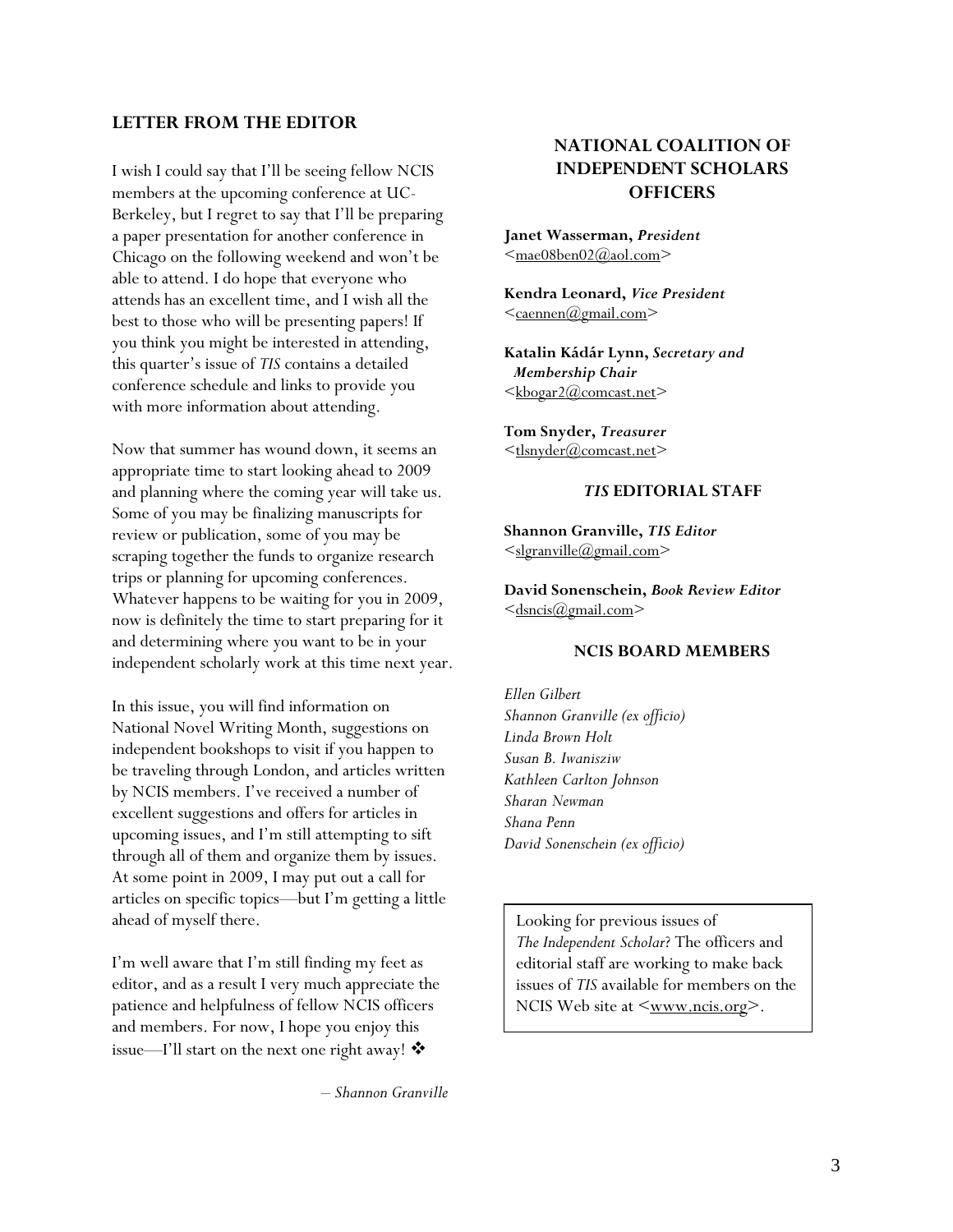### **THE 2008 NCIS CONFERENCE**

<span id="page-3-0"></span>This year's conference will be held **October 25 and 26, 2008**, in **Berkeley, CA**, at the Easton Hall Conference Center at the Graduate Theological Union (on the "holy hill") at University of California– Berkeley. Full information on the conference venue, housing options, travel guidelines, registration, special events, and a program are all available at NCIS Conference Web page at  $\leq_{\text{www.ncis.org/confidence.htm}}$ .

On **Saturday, October 25**, a book table will be set up to allow authors to display and sell their books. Interested authors should bring copies of their books or have them shipped in advance to NCIS at *PO Box 838, St. Helena, CA 94574*. Conference participants will be able to purchase books via cash or check, and authors will receive 90 percent of proceeds, with 10 percent going to NCIS to help fund future events. Authors will need to make arrangements for return shipping of any unsold copies following the conference.

#### **SCHEDULE OF EVENTS**

### **Friday, October 24, 2008**

10:00 a.m. – 5:00 p.m. Board meeting

#### **Saturday, October 25, 2008**

Papers and Presentations

8:30 – 9:30 a.m. Session 1a: Music and Art — Classroom A

*Mary C. Wilson, chair* 

Carol K. Baron, "Rethinking Music History and Biography in Early Modern Germany: Interactions and Discrepancies between German Political Historiography and German Musicology" Elliot D. Wise, "'Sponsa Christi': Poor Clares and Mystical Marriages in Robert Campin's *Betrothal of the Virgin*"

8:30 – 9:30 a.m. Session 1b: Exploring Issues in Biography — Classroom B

*Marilyn Färdig Whiteley, chair* 

Catherine La Courreye Blecki, "Philanthropy and Ambition: Francis Bacon's *The Advancement of Learning*  $(1605)$ "

Eike Reichardt, "Karl August Lingner (1861–1916): International Mouthwash Magnate, Philanthropist and Innovator of the Textbook-Style Exhibit"

9:30 – 10:00 a.m. Break

10:00 – 11:30 a.m. Session 2a: Cultures and Politics — Classroom A

*Mary Ann Irwin, chair* 

Moonjoo Kim, "Edmund Burke's Irish Letters"

Magid Shihade, "Communal/Ethnic Conflict/Violence as a Modern Structure: Problems of Definition, and Theorizing, and an Alternative Approach"

Celeste Lipow MacLeod, "What Fanny Saw: Mrs. Trollope's infamous book on young America and its enduring relevance"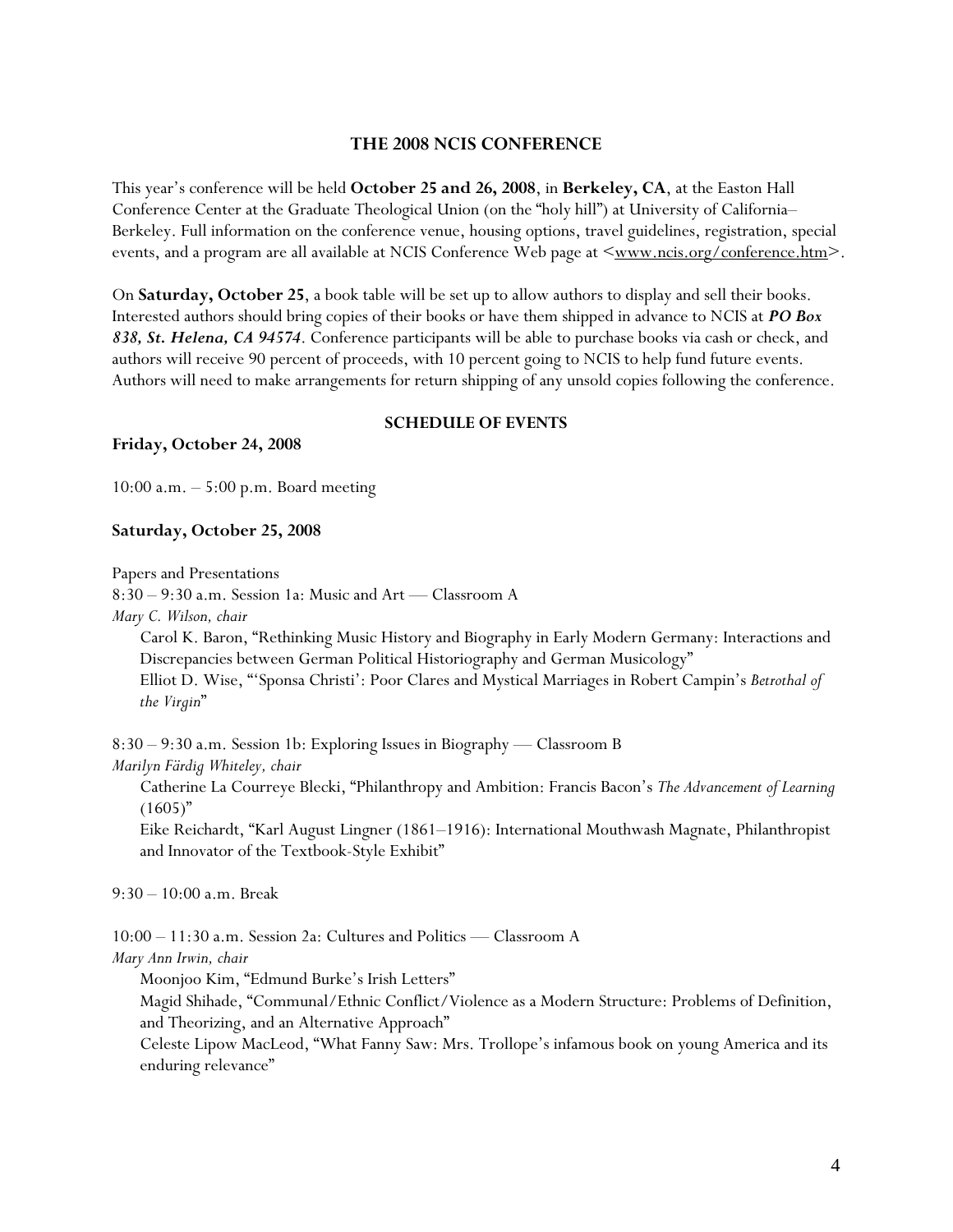10:00 – 11:30 a.m. Session 2b: Discovering California History (sponsored by IHS) — Classroom B *Katalin Kádar Lynn, chair*  Maria Sakovich, "Deaconess Katharine Maurer: 'Missionary among Immigrants' at San Francisco's Angel Island Station" Monica Clyde, "German Pioneers in Gold Rush California" Jeanne Farr McDonnell, "Juana Briones of 19th Century California"

11:30 a.m. – 12:00 p.m. Break

12:00 – 1:00 p.m. Keynote address by Stanley Chodorow

1:00 – 2:30 p.m. Lunch break

2:30 – 3:30 p.m. Session 3b: Rue Ziegler, Making Research a Business — Classroom B

3:30 – 5:00 p.m. Session 4a: Bay Area History — Classroom A

*Catherine La Courreye Blecki, chair* 

Barbara Fisher, "The Politics of Medicine and Benevolence Among Nineteenth-Century Women in San Francisco"

Mary C. Wilson, "LandMarks: The Forms of History"

Mary Ann Irwin, "Making Sex Safe for the Married Man: Prostitution and the San Francisco Municipal Clinic, 1911 to 1913"

3:30 – 5:00 p.m. Session 4b: American HerStory Around the World — Classroom B *Tisa M. Anders, chair* 

Tisa M. Anders, "The Creation of Sugar Culture: Western Nebraskan Women as Example" Marilyn Färdig Whiteley, "'May God Forgive Us!': Mission and Indian Rights in the Work of Isabel Crawford"

Kathleen Sheldon, "No more cookies or cake now 'C'est la guerre'": An American Nurse in Turkey, 1919 to 1920

5.00 – 7.00 p.m. Wine and Cheese Reception (Easton Great Room, Easton Hall Conference Center) 7:00 p.m. Dinner

#### **Sunday, October 26, 2008**

#### Workshops

9:30 – 10:30 Session 6a: CV and grant-writing workshops with Catherine La Courreye Blecki and Judith Strupp Green — Classroom A

10:30 – 11:00 Break

11:00 – 1:00 Session 7a: Roundtable open discussion; participant-driven — Classroom A

Optional event: UC Berkeley Walking Tour led by Georgia Wright at 10 a.m.

(e-mail Joanne Lafler at  $\leq$ <u>iwlafler@ix.netcom.com</u>> by October 15 to sign up)

Optional event: Wine tour departs from Graduate Theological Union at 10:45 a.m.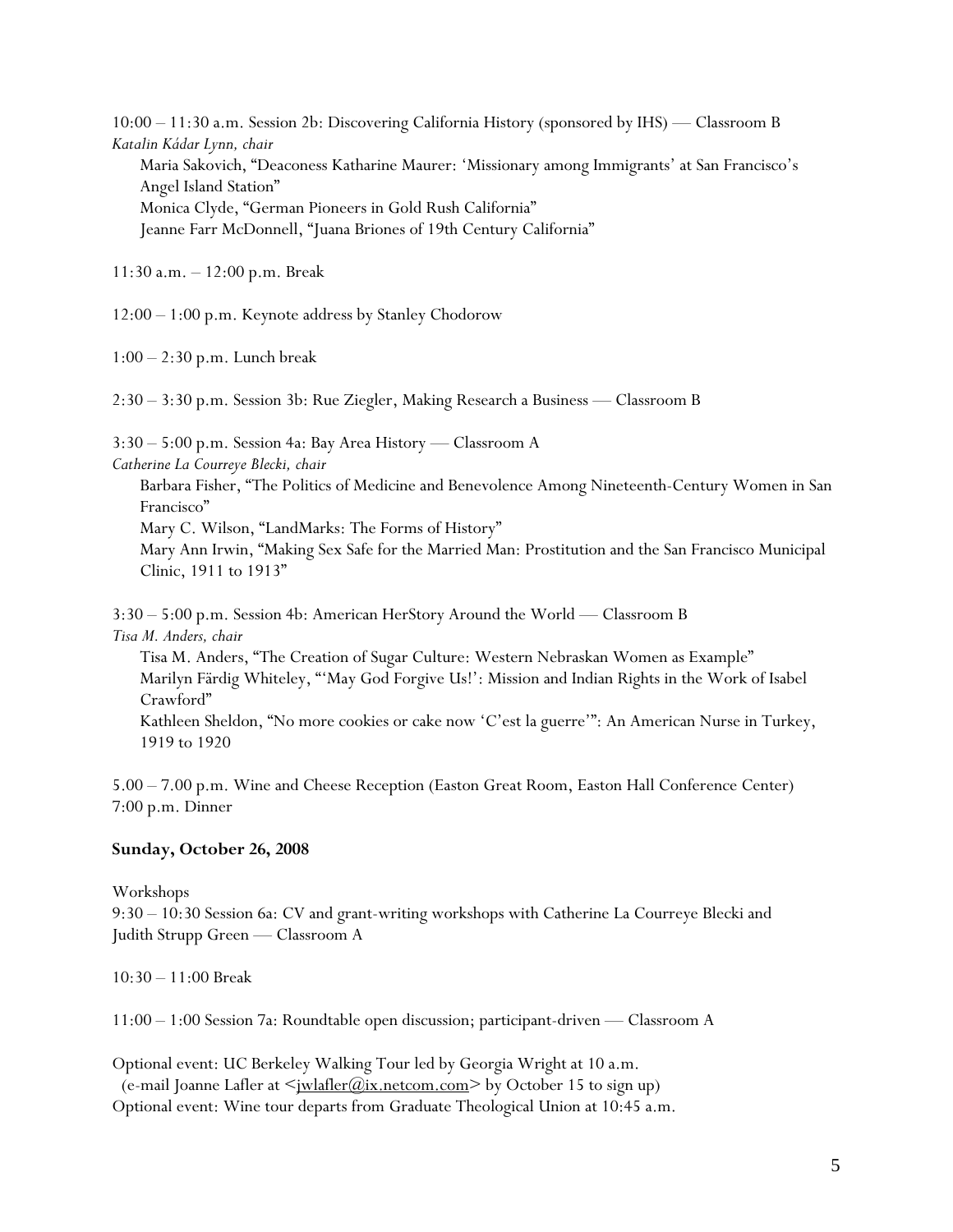## <span id="page-5-0"></span>**PRESIDENTIAL LIBRARIES AS SOURCES**

*David Reno* 

The National Archives in Washington, DC, has two entrances. The most popular is on the Mall, which leads tourists and students to the hall displaying the Declaration of Independence, the Constitution of the United States of America, and the Bill of Rights. The other entrance on Pennsylvania Avenue, marked by the words "What's Past is Prologue," leads researchers into the archives section.

The National Archives, or more exactly the National Archives and Records Administration, administers the 12 Presidential Libraries in the United States. Located in different states, the Presidential Libraries are often overlooked sources of material. Although their collections are primarily papers on the administrations, the Libraries also contain other collections.

The following are a small sample of the unique collections in Presidential Libraries:

- The *Herbert Hoover Library* in West Branch, IA, contains the papers of novelist Laura Ingalls Wilder, author of the *Little House* series. The museum has an exhibit on Wilder. When I visited a few years ago, it also had an excellent exhibit on the popular culture of the 1960s.
- The *Eisenhower Library* in Abilene, KS, contains portraits drawn by Ike when he relaxed. The archives also contain letters between Eisenhower and American Library Association President Robert B. Downes, regarding censorship. The letters led to Ike's Dartmouth speech, "Don't join the book burners."
- The *John F. Kennedy Library* in Boston, MA, also contains the Ernest Hemingway Collection. Mary Hemingway was going to donate the papers to the New York Public Library (NYPL). However, NYPL had a

policy of dividing a collection and placing books in one section, letters in another, and magazines in yet another. Mary wanted the collection in one place for researchers. When NYPL declined to change its policy, Jackie Kennedy suggested the JFK Library. Today the Hemingway/PEN and Winship Awards are presented every spring. The Hemingway/PEN award goes to the best original work of fiction; the Winship, named for the family that originally published the *Boston Globe*, goes to the best book by a New Englander or about New England.

- The *Lyndon B. Johnson Library* in Austin, TX, contains the papers of muckraking newspaper columnist Drew Pearson. Pearson who was known as "The Scorpion of the Potomac" (along with less flattering names) exposed corruption in Washington, DC, during his long career. The LBJ Library had an exhibit on Pearson, who today is best remembered for reporting Gen. George S. Patton slapping a sick soldier. (The incident was featured in the film *Patton*.) The LBJ Library also has the dicta-belt record of Johnson taking the presidential oath of office, administered by Federal Judge Sarah Hughes, whom he helped to appoint.
- The *Richard Nixon Library* in Yorba Linda, CA, has been taken over by NARA. I visited it previously. The exhibit on Watergate was a brief for the defense. The museum contains Nixon's childhood home and grave. The Presidential papers reside at the National Archives' new building in College Park, MD. The Nixon museum is a work in progress as of this date.
- The *Gerald Ford Museum* in Grand Rapids, MI, contains the burgling tools of the Watergate burglars—or bunglers. Ford and Nixon share one other similarity. Both have their papers in other locations. Gerald Ford's papers are at his alma mater, the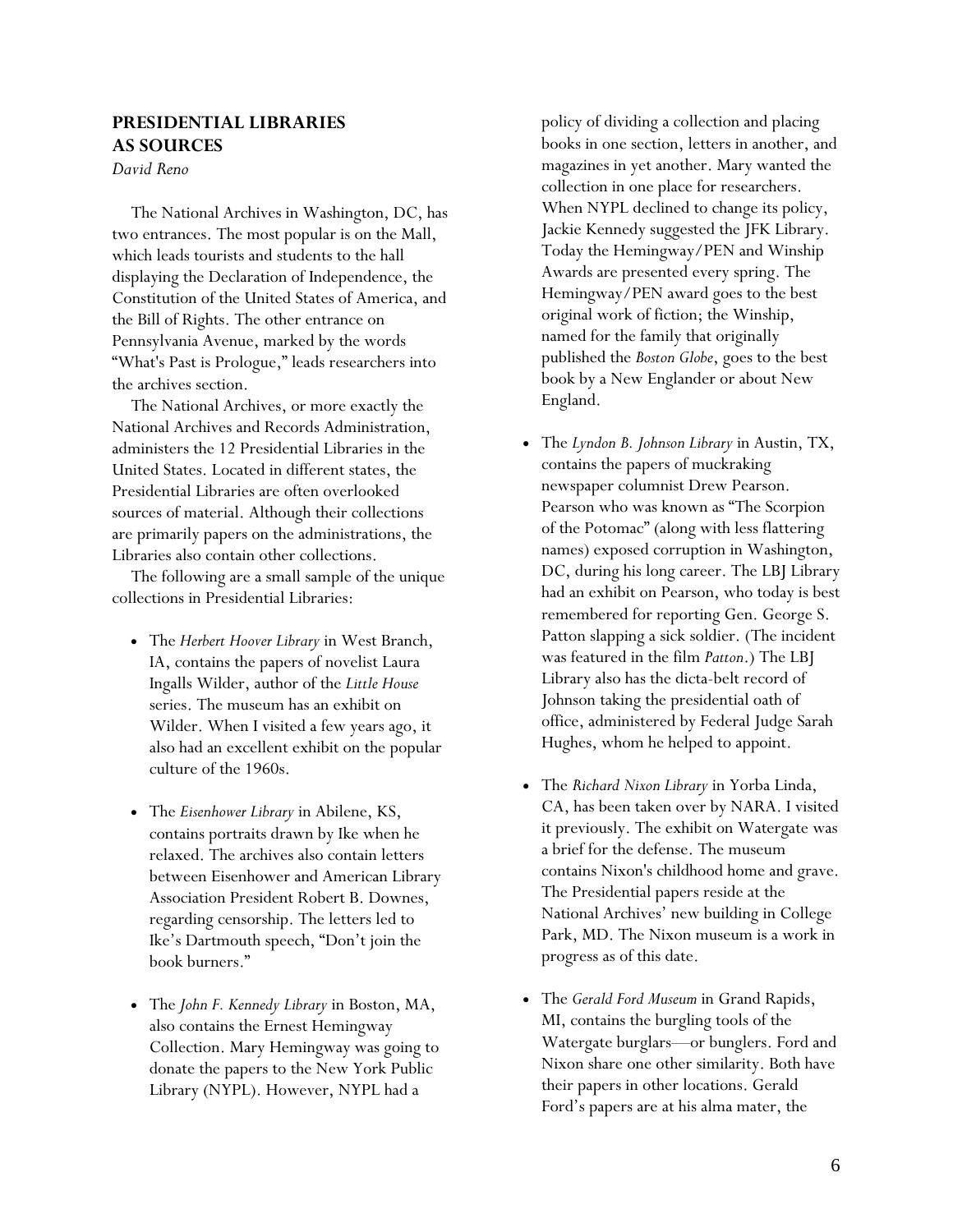<span id="page-6-0"></span>University of Michigan in Ann Arbor. The Museum contains an explanation of how the unelected Ford became president via the 25th Amendment.

The Presidential Libraries provide a service of bringing politics and government to the people who haven't visited Washington. There are programs of exhibits, forums of current events, and other activities that are popularly publicized. The collections are less well known, but worth checking out for any independent scholar.

\*\*\*\*\*\*\*

## **NATIONAL NOVEL WRITING MONTH (NANOWRIMO): NOVEMBER 2008**

According to an old saying, the only way to become a better writer is to start writing and keep writing. Even if the writing is bad (by your standards), getting into the habit of writing encourages you to keep going, forcing you to take your rough ideas and set them down for now so you can polish them at a later date. This philosophy applies to just about any kind of writing—and it's the underlying principle behind National Novel Writing Month (abbreviated to NaNoWriMo), which takes place in November.

According to the NaNoWriMo Web site,  $\leq_{\text{WWW}}$ .nanowrimo.org>:

*National Novel Writing Month is a fun, seatof-your-pants approach to novel writing. Participants begin writing November 1. The goal is to write a 175 page (50,000-word) novel by midnight, November 30.* 

*Valuing enthusiasm and perseverance over painstaking craft, NaNoWriMo is a novel-writing program for everyone who has thought fleetingly about writing a novel but has been scared away by the time and effort involved.* 

*Because of the limited writing window, the ONLY thing that matters in NaNoWriMo is output. It's all* 

*about quantity, not quality. The kamikaze approach forces you to lower your expectations, take risks, and write on the fly.* 

*Make no mistake: You will be writing a lot of crap. And that's a good thing. By forcing yourself to write so intensely, you are giving yourself permission to make mistakes. To forgo the endless tweaking and editing and just create. To build without tearing down.* 

The first NaNoWriMo took place in July 1999 among a group of writers in the San Francisco Bay Area. Thanks to word of mouth and an Internet presence, the project has spread beyond the West Coast and outside North America, as writers and would-be writers took the initiative to start their own novel projects. The NaNoWriMo Web site offers authors an encouraging environment for moral support, encouragement, and the occasional motivational kick in the rear. Several NaNoWriMo authors have even had their works published, though eventual publication isn't necessarily the expected outcome. All that really matters is the act of writing.

How can you participate in NaNoWriMo? You don't have to join the NaNoWriMo Web site, or any other writing group for that matter: you simply have to start writing on the first of November and keep writing until the end of the month. An average output of 1,600 words per day—about six double-spaced computer pages will put you well on track to hitting the 50,000 word target by the end of the month. Of course, the novel in question does not have to be a work of fiction, even though fiction-writing may make it a little easier to draft a plot, characters, and possible chapters to organize the writing process.

Do you intend to participate this November? There's still time to consider it—and if something good comes of it, do feel free to contact *The Independent Scholar* to let your fellow NCIS members know about the results of this November's mad dash for words on a page. ❖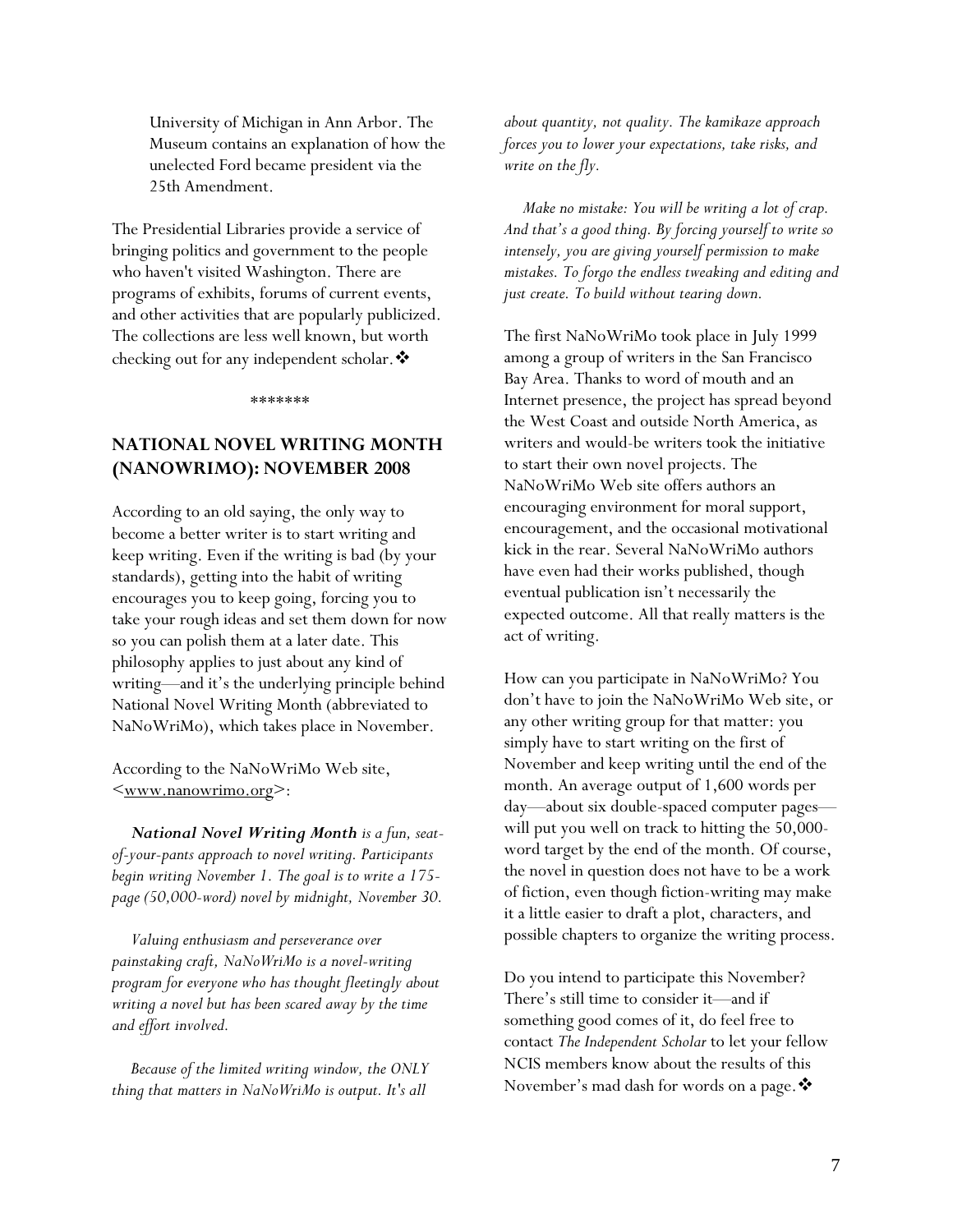## <span id="page-7-0"></span>**THE ART OF BIOGRAPHY, PART SIX**

*Mahala Yates Stripling* 

*Editor's Note: This six-part series on the art of biography derives from Stripling's conference presentations and university lectures given over a 10-year period. It shows the process from choosing a subject to researching, interviewing, and transcribing—and the equipment required—to the multitude of daily stylistic and ethical choices a biographer must make while writing. It addresses the special concerns when the subject is living. The series concludes with finding a publisher, and the final proof editing and marketing of the biography.* 

*This final part describes Stripling's step-by-step process researching and writing* Richard Selzer: A Literary Biography. *It concludes with its publication.* 

### **VI. The End Game: Design Matters and the Author-Publisher Partnership**

 After obsessively chipping away for more than 10 years—far longer than most sculptors spend attacking a block of granite—I've come to the end game of Volume I of my biography. In a final read-through, I'm paying close attention to details: does a captivating idea flow from each topic sentence, and in looking over the footnotes, can I consolidate some, integrate others into the body, or eliminate a few? But more important, I'm scrutinizing how I dramatize Selzer's life. He pulled himself up by his bootstraps from a poverty-stricken life, just as his father had, to become a famous Yale surgeon-writer. In telling his life story, have I engaged my reader with a carefully constructed plotline from his birth, youth, love interests, career, family, and into middle age? There's the requisite sex and a lot of romance. The suspenseful events are legion, including a nearly Hollywood-scripted life-afterdeath experience. This project has been a test of how much I understand humanity and can explain the medical world, but it's also made me appreciate a life well-spent often in the service of others. This said, I know that hints of an author's emotionality tend to distance the reader, so, ideally, my feelings will be buried as subtext so as not to eclipse objectivity. This is not an "authorized" biography, so Selzer has not looked over my shoulder with the right of review. But he has been fully cooperative throughout the process, saying to tell his story "warts and all"; he only asked that he keep the affection of his readers. Paradoxically, while it's necessary to show Selzer's "grit" to make him a worthy subject, it tests his request and our friendship.

 I look across the room where my manuscript, a ream high, sits proudly in its wicker basket, begging to see the light of day. In submitting it to the press, I'm continuing an author-publisher partnership that started with my first query. I'm following the press's Web site guidelines for submission, and I'm red-flagging any areas of concern in the manuscript for my editor. This includes noting questions on fair use, checking for libel/false light issues (reputations are at stake here), and highlighting previous (redundant) scholarship where another's sweat-of-the brow ownership claim might pop up. A final check on permissions, including for old newspaper photographs, is ongoing. Once the manuscript is accepted, I'll negotiate a contract. In lieu of an agent, my intellectual property attorney will review what will be a boilerplate contract with add-on clauses, anticipating the concerns of a multivolume submission (two volumes and a third, edited and revised combined edition). I will retain movie rights. But in particular, Dr. Selzer suggested to me: "Probably you will want a publisher's guarantee that the book(s) will be kept in print for a good while, say 50 years? I say that, at the suggestion of my Yale English professor friends who feel that my reputation will take a while to come into its own. The feeling is that I will be around for a good long while. I'm so pleased to hear that."

 I'm not turning off my computer just yet, but it's time to think of marketing. I'm the expert on who the audience is, and my book back matter directs me to it. The acknowledgments and subject index I'm generating help develop the market and locations for book tours, as will the publisher's carefully filled out author questionnaire. On the practical side, I'm testing new hairstyles for the book jacket photo and will get an audience's reaction to my talk—I recommend a local Toastmaster's Club or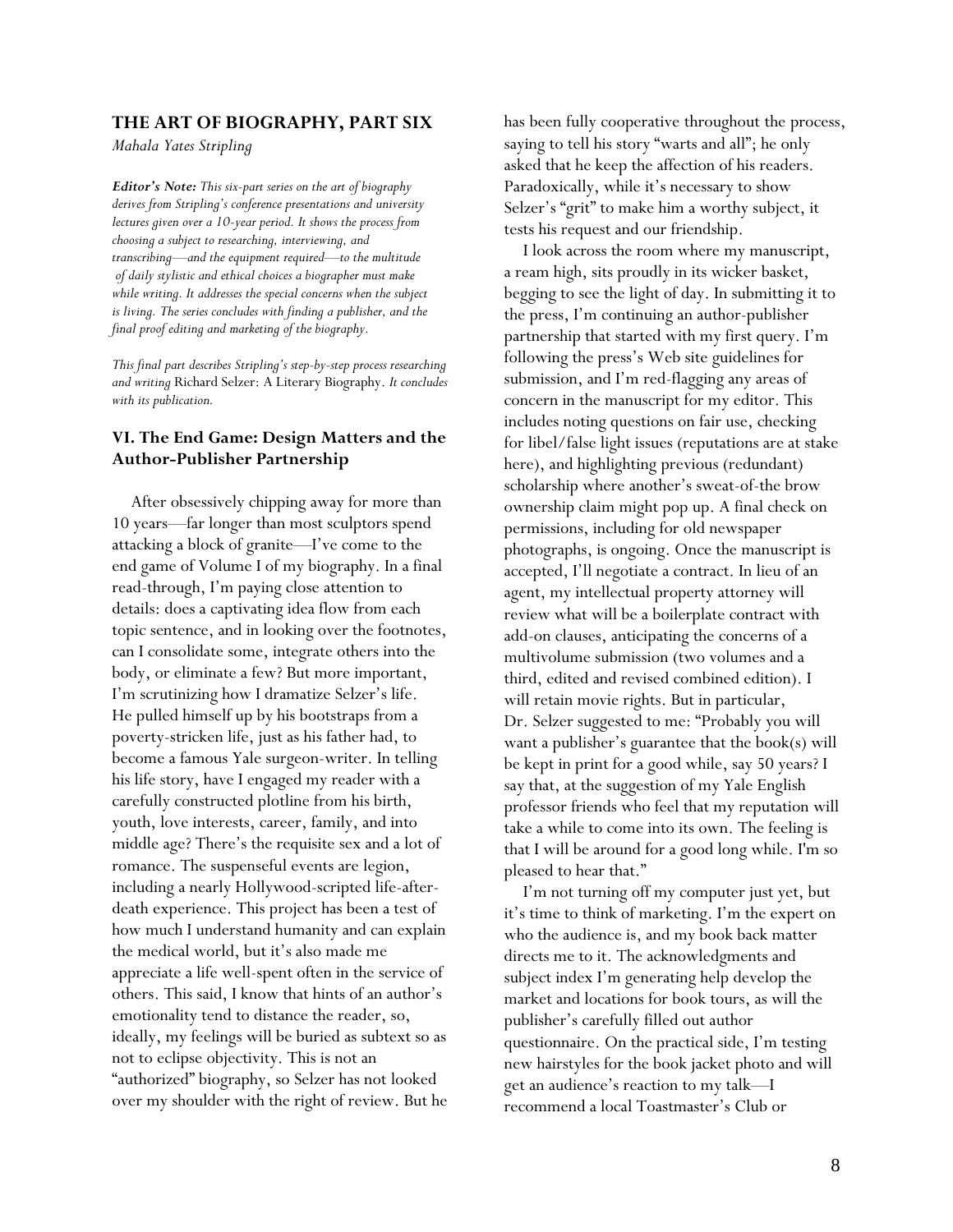<span id="page-8-0"></span>"people-trainer". Each audience is unique, and I'll adapt my talk to particular interests and media. My first lecture on the biography, "Richard Selzer in the Twenty-First Century," scheduled in Cleveland this October, addresses the annual meeting of the American Society for Bioethics and Humanities. I'll mark up a five-minute passage from my prepublication manuscript to read. Even in Truman Capote's reedy thin voice, there's nothing to compare to an author's reading his/her own material. But I'll edit this written material, eliminating distracting clauses, descriptive phrases, anything that would "take out" a listening public. A table of contents, flyers, and book order sheets will be available as handouts. When it's published, I'll submit a photo of the book cover and announcement of speaking engagements to the NCIS's Web site.

 A last caveat. Surely bits and pieces descriptive elements or an engaging quotation will crop up, ad infinitum, begging to be added. But at this time I've placed my rewriting on hold, taking the advice of a scholarly friend: "You don't need all the Tinkertoys to play." I realize that the book won't be thoroughly "cooked" until after the press editor and two outside readers have a go at it, and there's another pass or two of the proof to fuss over. My final checklist: do I inform, entertain, and move my reader?

 I look around my study. Massive amounts of material gleaned for Volume I are now stored out of the way, stacked neatly in boxes to make room for the next big push into Volume II. Amidst all this ongoing activity, my attention has already begun to shift to *Richard Selzer: A Literary Biography (Living by his Wits Alone)*.

#### \*\*\*\*\*\*\*\*

Visit <<u>www.ncis.org</u>> for links to our affiliate organizations and a Web-based form to contact the NCIS officers with your

#### **NCIS WEB SITE: REMINDER**

Just a quick reminder to members about the login procedures for the Members Only section of the NCIS Web site. Members can log on to the section by following these steps:

- 1) Go to  $\leq$  <u>www.ncis.org</u>>;
- **2)** Click on the "Members Only" tab on the left side of the NCIS home page;
- **3)** In the "User Name" field, enter your first initial and last name (no spaces);
- **4)** In the "Password" field, enter your first initial, last name, and the number 201 (no spaces).
- **5)** Click on Submit.

#### **Example:**

**User Name:** XZygochich (zxygochich will work, too) **Password:** XZygochich201 (xygochich201 will work, too)

To change or update your personal information, click on "Update Your Information." Simply type in the new information and click on the "Submit Changes" tab at the bottom of the page. We will soon add a Change Password feature to enhance site security. Check back on the site in a couple of weeks. Enter the Members Only page just as you did today, then follow the prompts to create your unique password. Once you've changed your password, use it each time you want to log in to the Members Only section.

On the Members Only page, check the tabs on the left. Click on the "Independent Scholar" tab, and you will be able to select the most recent editions of *The Independent Scholar* for online reading. We intend to add other features to this page within the near future.

questions, comments, or suggestions. Special thanks go to Tom Snyder, Kendra Leonard, and Kati Lynn for their work on this new section of the NCIS Web site. ❖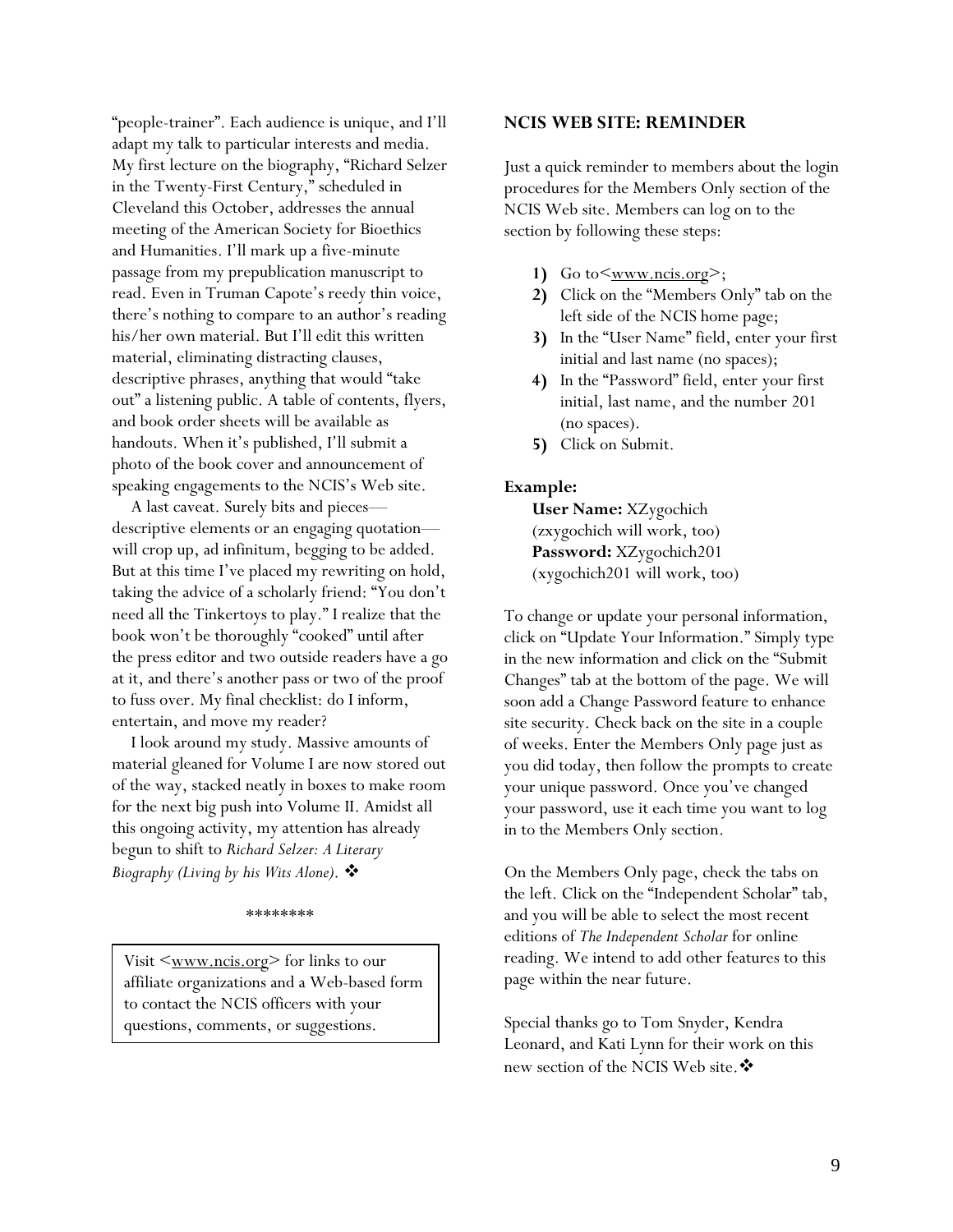## <span id="page-9-0"></span>**HOW TEACHING ENGLISH AS A SECOND LANGUAGE BECAME A PROFESSION**

*Yvonne Groseil* 

(This paper was presented at the NCIS 2006 conference "Scholars Without Borders.")

Three years ago, in 2003, I decided that working full-time was definitely a bore and that retiring on Social Security was definitely impossible, so I looked around for a pleasant part-time occupation. Teaching English as a second language seemed perfect, but I quickly learned that many organizations would love to have me as an unpaid volunteer. If I wanted to be paid I had to have either a Master's degree or a certificate in the field, so I enrolled in the Hunter College M.A. Program in TESOL. TESOL stands for Teaching English to Speakers of Other Languages, and it is the most widely used expression in the field. Many of our students already speak two or three languages, so English is hardly their second language, and for students in other countries, English may be a *foreign*  language rather than a *second* one.

I thought I was just taking up an occupation, but I soon found that I was being socialized in a profession. A profession may be defined as having a certain monopoly in the marketplace due to the special training of their members and the credentials attesting to that training, "corporately organized occupations to which specialized knowledge, ethicality, and importance to society are imputed...."<sup>[1](#page-9-1)</sup> In this definition, I follow Eliot Freidson, a sociologist and scholar of professions, who saw professions as particular social/economic formations of the late capitalist, postindustrialist political economy. In this paper, however, I am not going to focus on social theory; rather, I want to examine the dynamics of one particular instance of professionalization, that of TESOL.

<span id="page-9-1"></span> $\frac{1}{1}$  Eliot Freidson, *Professional Powers: A Study of the Institutionalization of Formal Knowledge* (Chicago: University of Chicago Press, 1986), 34.

People have been teaching the English language to non-native speakers for a very long time. Howatt, in his definitive history of the teaching of English, says that the teaching of English for purposes of trade began in the 16th century.<sup>[2](#page-9-1)</sup> In the United States, we know people were learning and teaching English from the beginning of colonization, although documentation and specifics about methods and materials are sparse. Successive groups of immigrants learned English in a variety of places such as settlement houses, churches and night schools while their children generally were totally immersed in English-only public school classes. The Bureau of Indian Affairs boarding schools taught English to Native American pupils who were not allowed to speak their own languages. None of these English teachers had degrees or certification in TESOL, although many did have expertise in other areas of teaching and scholarship. TESOL certification is a phenomenon that comes on the scene only within the past 40 years.

I date the beginning of the professionalization of TESOL to the founding of the TESOL organization in 1966. Indeed, one of the reasons most strongly articulated by the founders for establishing the TESOL organization was to advance the professionalism in the field. Although, as I shall make clear later, I do not consider the TESOL organization the only actor or the only cause in the professionalization of the field, I submit that it has been a major player in the process and we can see its role in facilitating and shaping the direction of the development of TESOL professionalization.

The TESOL organization was founded by representatives of five organizations engaged in various ways in the teaching of English to nonnative speakers: the Center for Applied Linguistics, the Modern Language Association of America, the National Association of Foreign Student Affairs, the National Council of Teachers

<sup>2</sup> A.P.R. Howatt and H.G. Widdowson, *A History of English Language Teaching*, 2nd ed. (Oxford University Press, 2004), 12.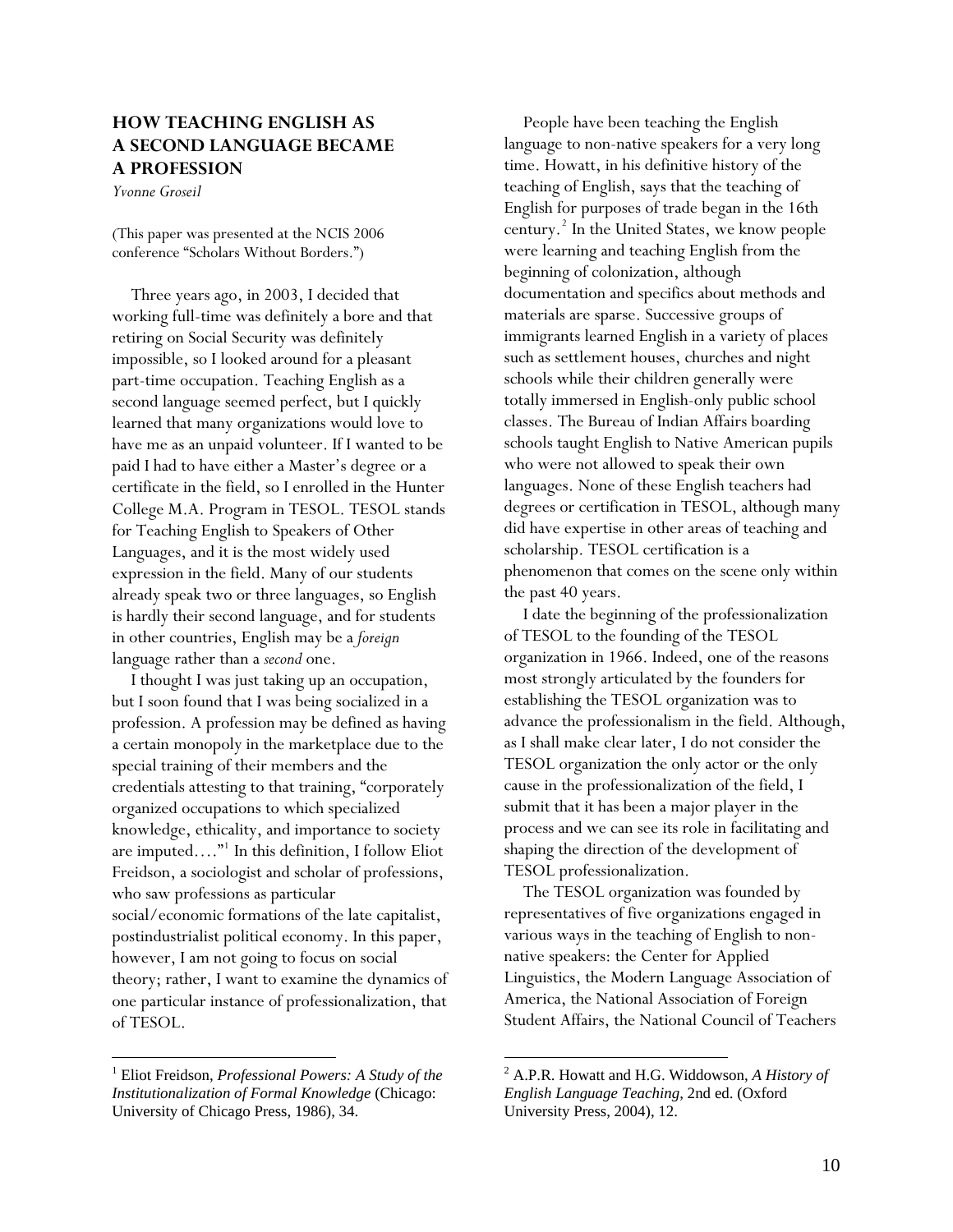of English and the Speech Association of America. The groundwork for the founding of TESOL had taken place over the four previous years, as members and leaders of these organizations had discussed concerns of teachers and administrators of programs for teaching English to speakers of other languages at three special conferences. Central concerns at these conferences and in the founding of TESOL were: (1) the need for a professional organization of teachers of English to speakers of other languages; (2) the need for a pedagogical journal devoted to issues and research of concern to these members; (3) "The need for a register of specialists that might be helpful to foundations, government agencies, and universities in their attempt to cope with the ever-growing need for qualified personnel in the area of TESOL."<sup>[3](#page-10-0)</sup>

Thus we see that from the beginning, one of the purposes of the TESOL organization was to identify who was "qualified" to teach at various levels, or as Freidson would put it, gaining a monopoly on the labor market in this field.<sup>[4](#page-10-1)</sup> The qualifications for such a position would involve completion of certain educational requirements, thus further strengthening the role of TESOL in defining the teacher education program.

The strongest impetus that led to the 1966 organization of the TESOL organization came from The National Advisory Council on Teaching of English as a Foreign Language (NACTEFL). This was a non-governmental body made up of distinguished leaders in the field from academic, government and other agencies concerned with teaching English to speakers of other languages in the US. The Council studied reports from governmental and other sources and made recommendations to those agencies. In 1964, in addition to representatives from several universities. members of the Council included The Asia Foundation; Modern Language

 $\overline{a}$ 

Association; the Center for Applied Linguistics and other academic organizations; and U.S. government agency representatives from the U.S. Agency for International Development, the Peace Corps, U.S. Office of Education, U.S. Information Agency, and the Bureau of Indian Affairs. The teaching of English had become an issue of national concern, and the Council realized that the creation and maintenance of such a register required a permanent organization.<sup>[5](#page-10-2)</sup> The TESOL organization began in 1966 with 337 charter members. Twenty years later, there were about 11,000 members.<sup>[6](#page-10-0)</sup> Today the membership stands at more than 13,000. The percentage of members outside the US has grown steadily, from about 2% of the total in 1986 to about 22% today.[7](#page-10-3) The TESOL organization was deliberately titled with no reference to "American," or "national" in its name because the founders were aware of the global nature of English and they sought from the beginning to be inclusive of English teaching abroad as well as within the United States. The *TESOL Quarterly*, a refereed journal, and a newsletter (now called *Essential Teacher*) with news and brief articles of interest to members, were published from the beginning of the organization and played a significant role in its continuity and growth. Publications, an annual convention, information on job opportunities, Special Interest Groups and regional affiliates are all enhancements of value to members.

As a membership organization, the leadership of TESOL is elected by its members, and there are a number of very active committees, including those on standards and professional development. The quality of teacher education has been a deep concern for TESOL since the beginning of the organization.

TESOL has taken an active role in social and political issues, such as bilingual education,

 $\overline{a}$ 

<span id="page-10-2"></span><span id="page-10-0"></span><sup>&</sup>lt;sup>3</sup> James Alaitis, "The Early History of TESOL," Teachers of English to Speakers of Other Languages (TESOL) (n.d.),

<span id="page-10-3"></span><sup>&</sup>lt;[www.tesol.org/s\\_tesol/sec\\_decoument.asp](http://www.tesol.org/s_tesol/sec_decoument.asp)>

<span id="page-10-1"></span><sup>(</sup>accessed November 21, 2005).

 $4$  Freidson, 59.

<sup>5</sup> Alaitis, n.d.

<sup>6</sup> James Alaitis, "The Growth of Professionalism in TESOL: Challenges and Prospects for the Future," *TESOL Quarterly 21 (1987)*:10. 7

 $7$  TESOL,

<sup>&</sup>lt;[www.tesol.org/s\\_tesol/bin.asp?CID=1199&DID=61](http://www.tesol.org/s_tesol/bin.asp?CID=1199&DID=6174&DOC=FILE.PDF) [74&DOC=FILE.PDF>](http://www.tesol.org/s_tesol/bin.asp?CID=1199&DID=6174&DOC=FILE.PDF) (accessed June 1, 2006).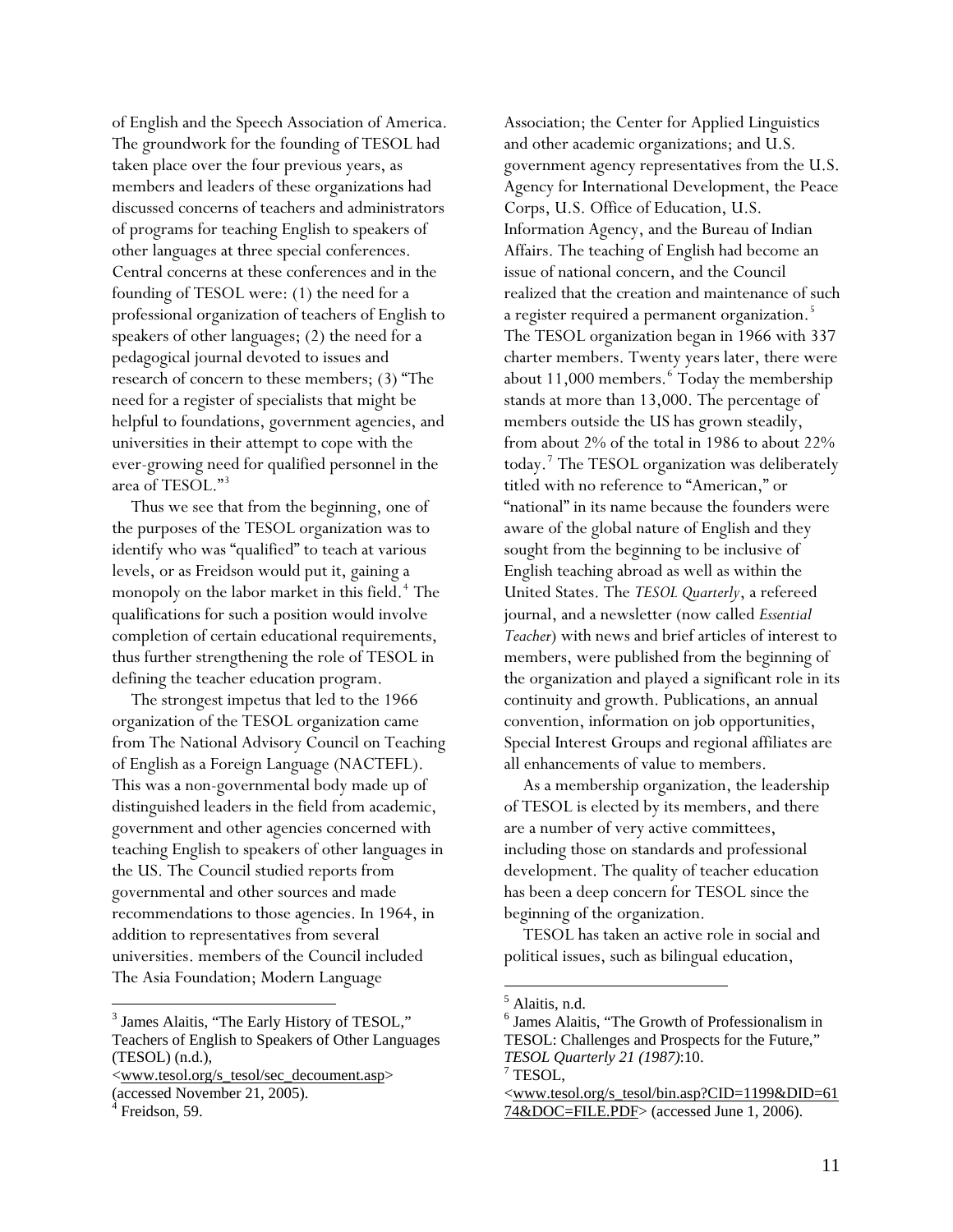immigration, naturalization and similar areas in which the organization has issued policy statements and reports over the years. TESOL has continued to work with the US government in many areas, such as the preparation of materials for teaching English abroad for the USIA in the 1980s. TESOL has also taken a strong stand on lobbying for certification of ESOL and bilingual teachers in public schools, for establishing standards for adult programs in English language and literacy, and for the creation of standards for teacher education programs in this field. Today, there are about 400 programs for certificates, Master's or doctoral degrees in the US and Canada.<sup>[8](#page-11-0)</sup>

The demand for ESOL teachers around the world continues to grow, as English becomes the lingua franca within and between nations and in commerce and now especially of the Internet. Some statistics from 1997 show that more than .014 billion people live in countries where English is dominant.<sup>[9](#page-11-1)</sup> This number does not include the thousands of students who study English as a foreign language or the professionals, students and visitors in the United States who learn the language for their own purposes. Writers in *TESOL Quarterly* and elsewhere now refer to "Englishes," the national variations of English that have developed in a number of countries. In the US, the demand for English language teachers continues to grow, both in crowded public school classrooms and on waiting lists for adult programs. At the same time, the demand for teachers with MA degrees or certificates in TESOL becomes more insistent as job openings increasingly require such professional credentials.

<span id="page-11-2"></span>Clearly, TESOL has been very successful in its organizational aims, and all signs indicate that it will continue to be so. Although there are still many ESOL teachers with degrees in fields other

 $\overline{a}$ 

than TESOL, most of them have been in the field for a number of years; more and more job notices today for teachers and directors of ESOL require TESOL backgrounds. From the point of view of obtaining a growing monopoly on the job market for ESOL, TESOL is strong and getting stronger. Similarly, the efforts of the TESOL organization to set standards for programs and for teacher education continue and seem to be increasingly successful. The TESOL organization has been busy, diligent, organized and efficient, and it deserves to be congratulated upon its successes.

However, the TESOL organization was not operating in a vacuum, nor is it only the creation of the ability and efforts of its members and leaders. At this point, we need to look at the larger picture, the socioeconomic and political background. I can only suggest here some of the factors that I believe were most influential in providing a favorable setting for the work of TESOL, Inc.

Growth and changes in the patterns of immigration were a great factor in increasing the need for more and more varied English language teaching. The Immigration Act of 1965 did away with rigid quotas and opened the US to large numbers of immigrants from Asia. In 1970, the foreign-born population of the United States was 9.65 million, a record low of 4.7% of the total population. By 1997, the total foreign-born population was 25.8 million, an estimated 9.7 percent of total population.<sup>[10](#page-11-2)</sup> These numbers have continued to increase: for 2003, the U.S. Census Bureau reports a total of 33.5 million foreign-born, an estimated 11.7 percent of the total population of the  $U.S.<sup>11</sup>$  $U.S.<sup>11</sup>$  $U.S.<sup>11</sup>$ 

 $\overline{a}$ 

<span id="page-11-3"></span><span id="page-11-0"></span><sup>8</sup> Ellen Garshick, ed., *Directory of Teacher Education Programs in TESOL in the United States and Canada*  (Alexandria, VAL: Teachers of English to Speakers of Other Languages, Inc., 2002), 2.

<span id="page-11-1"></span><sup>9</sup> Tom McArthur, *Oxford Guide to World Englishes* (Oxford University Press, 2002), 3.

<sup>&</sup>lt;sup>10</sup> Campbell J. Gibson and Emily Lennon, "Historical Census Statistics on the Foreign-Born Population of the United States: 1850 to 1990," U.S. Census Bureau (1999),

<sup>&</sup>lt;[www.census.gov/population/www/documentation/t](http://www.census.gov/population/www/documentation/twps0029/twps0029.html) [wps0029/twps0029.html>](http://www.census.gov/population/www/documentation/twps0029/twps0029.html) (accessed June 5, 2006).<br><sup>11</sup> Luke J. Larsen, "Current Population Reports: The

Foreign-Born Population in the United States: 2003," U.S. Census Bureau (August 2004),

<sup>&</sup>lt;[www.census.gov/prod/2004pubs/p20-551.pdf>](http://www.census.gov/prod/2004pubs/p20-551.pdf) (accessed August 6, 2007).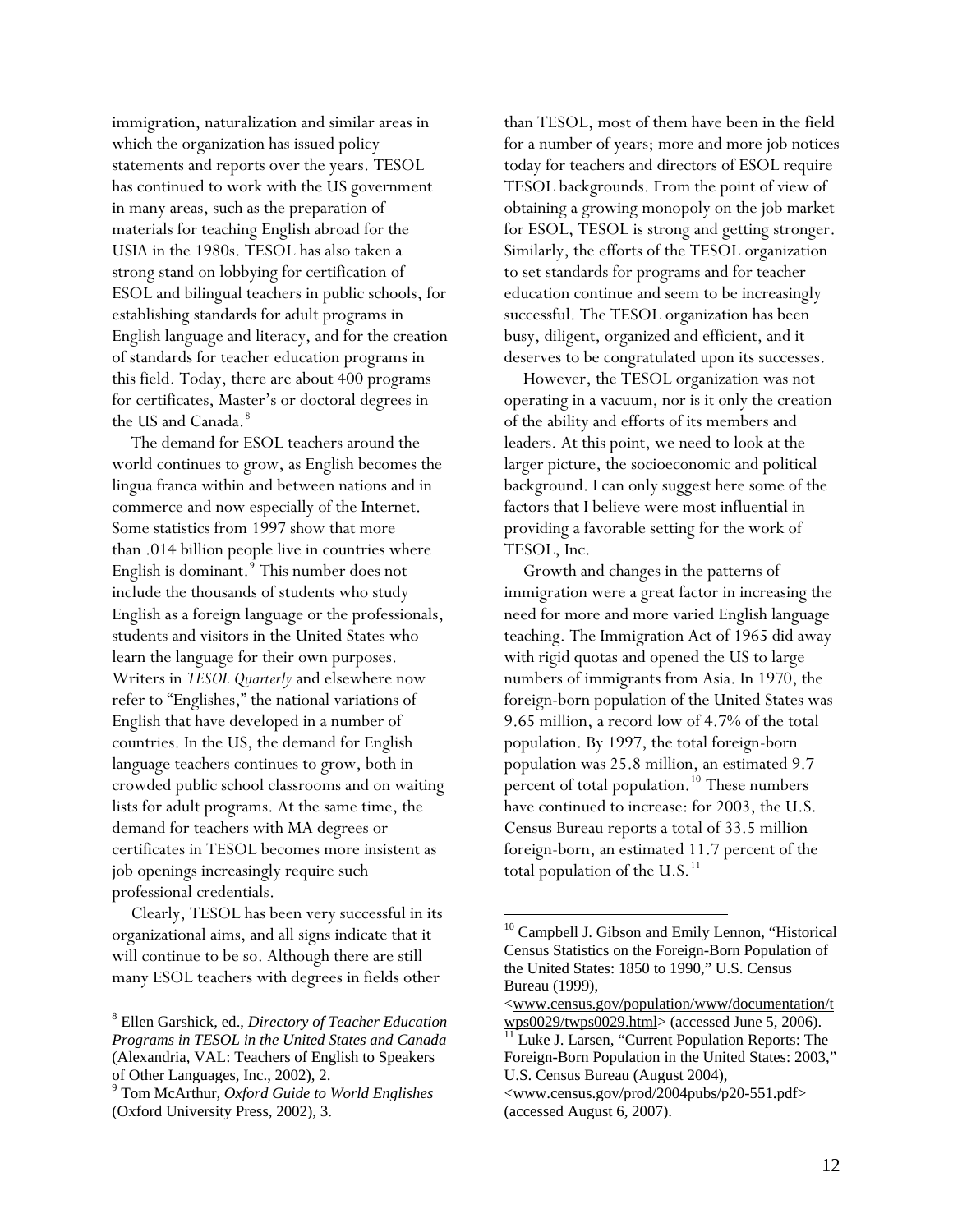Legislation, from the Economic Opportunity Act of 1964 to the Workforce Investment Act of 1998 and later, emphasized adult literacy and English language lessons as preparation for productive employment and provided funding for adult education. Nearly one half of the adult education students today are in English language classes.

The Lau decision in 1974 supported demands for bilingual education, and the legal requirements to satisfy the decision brought the federal government ever more deeply into the state and local schools and teacher preparation. This activity was continued through the Equal Educational Opportunity Act of 1975 and subsequent legislation right down to the No Child Left Behind Act of 2001.

This is just a brief overview of some of the federal government actions that have resulted in funding for expanding programs in English language. The requirements for assessment, reports and standards that have come about as a result of these programs have been the subject of TESOL organization studies and publications as well as partly the result of TESOL organization's efforts to provide such materials to the government agencies.

In addition, we have to look at the great changes affecting higher education which has expanded steadily since the post-World War II GI Bill of Rights which brought not only a larger numbers of students but new kinds of students. They were older, more focused on careers, many of them already caught up in the workforce and facing family responsibilities - quite unlike the typical adolescent, privileged college student of the pre-war period. Higher education grew in all dimensions - in course offerings as well as in numbers, as competition among schools increased their responsiveness to students' demands. During this period we see new interdisciplinary courses, majors and departments: Communications, Women's Studies, Black Studies, American Studies. In these circumstances, it is not surprising that courses in TESOL grew rapidly, in response to the expanding job market in this area. The TESOL

organization hastened to set standards for the preparation of teachers as well as standards for the programs for language teaching for children and adults.

Today's social and political climates increase the opportunities for the TESOL organization to continue its work of professionalizing the field of English language teaching. Since President Bush and Congress are determined to see that everyone speaks English, there will have to be more and more programs, more and more funding for them. TESOL has now been established as an academic program, with degrees and certification, and the TESOL organization has plans to continue its efforts in this field, both by lobbying for the expansion of programs, by supporting bilingual education and by tightening the pressure for certification and standards for the programs and for teacher education.

To summarize, I have described the development of a professional organization and provided some overview of the causes and conditions that enabled its development. Many questions remain, from broader issues like the significance of professionalization in the political economy of the United States to more specific concerns such as the role of professional organizations in defining the intellectual and methodological direction of their fields.

\*\*\*

*Yvonne Blanche Groseil has, since her dissertation on the subject, done research in the anthropology of American Protestantism, Methodist women and missions as well as other interests including development of parks and public gardens, and changes in the delivery in U.S. medical care.*

Are you interested in submitting an article to *TIS*? If so, please e-mail a brief description of the article and a proposed length to  $\leq$ slgranville $(a)$ gmail.com $>$ . The submission deadline for the Winter 2008 issue is November 15—however, articles for publication in a later issue are more than welcome.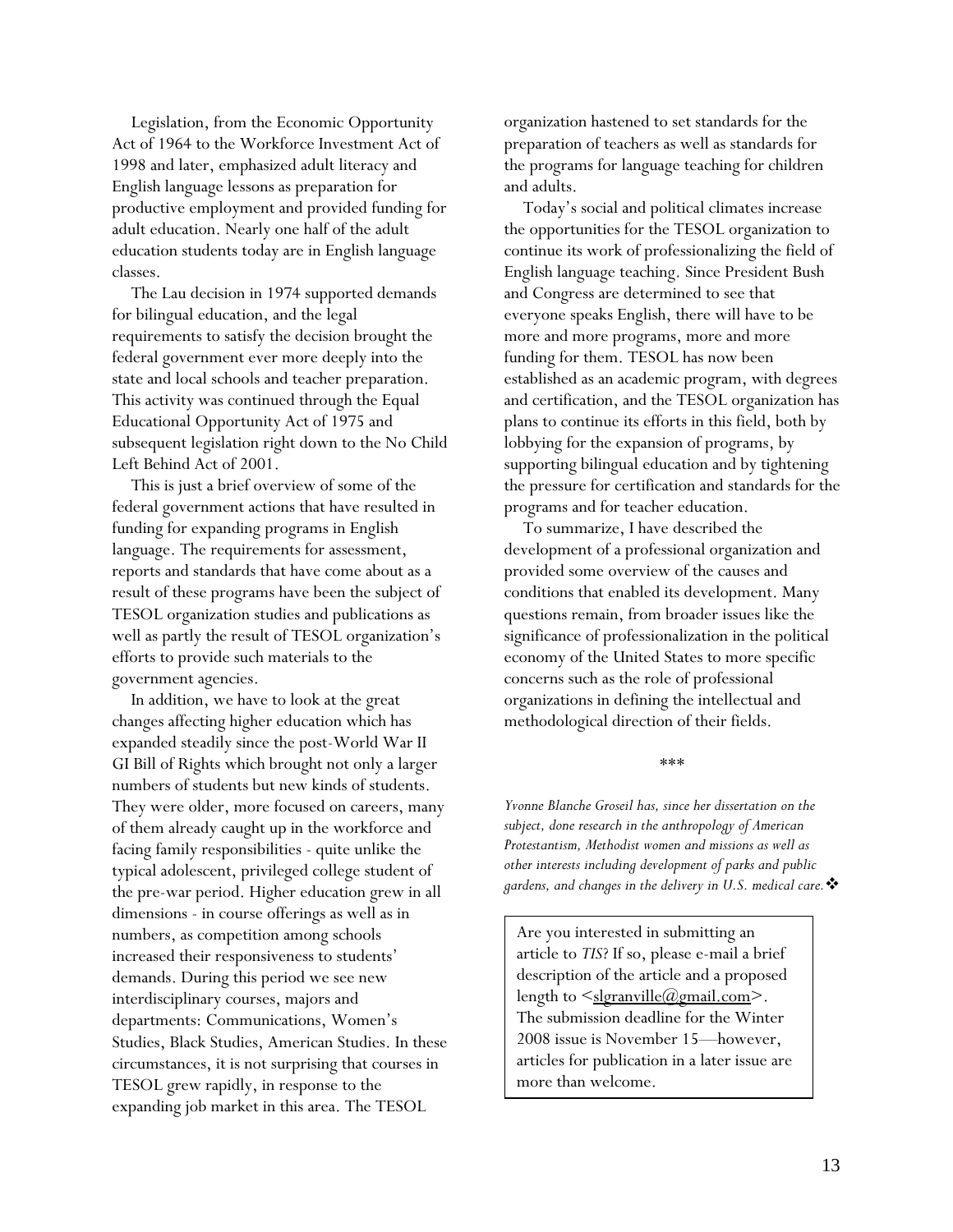## <span id="page-13-0"></span>**INDEPENDENT SCHOLARS SUPPORT INDEPENDENT BOOKSHOPS**

*Good as it is to inherit a library, it is better to collect one.* 

*–* Augustine Birrell (1850–1933), "Book Buying,"  *Obiter Dicta* (1888)

#### LONDON

Finding independent bookshops in London is by no means a difficult task, but it is not quite as easy to select a handful of shops that truly stand out from the crowd. A good starting place for investigating bookshops before you arrive in London is the detailed book section of the *Guardian* newspaper's Web site, available at [<www.guardian.co.uk/books/bestbookshops>](http://www.guardian.co.uk/books/bestbookshops). The *Guardian*'s list of independent bookshops also contains reader recommendations that give a bit of information about the content and services provided at the shop. The *TIS* editor can add her vote to a few of the shops on that list.

Charing Cross Road is one of the major book districts, with the well-known landmark *Foyle's* (113–119 Charing Cross Road, London WC2H 0EB) and secondhand *Quinto Bookshop* (48a Charing Cross Road, London WC2H 0BB) as two of the street's flagship stores. Further north, near to the British Museum, *The London Review Bookshop* (14 Bury Place, London WC1A 2JL) has been open since 2003, selling titles featured in *The London Review of Books* as well as other carefully selected works. The cake shop that recently opened next door offers readers with a place to sit and pore over a purchase in the company of tea and cakes. Other nearby book havens include *Arthur Probsthain* (41 Great Russell Street, London WC1B 3PE), which has been selling Oriental and African works since 1903, and second-hand bookseller *Judd Books* (82 Marchmont Street, London WC1N 1AG), located between Russell Square Tube Station and the British Library on Euston Road.

Another good area for browsing is Marylebone, around Baker Street and Marylebone Tube stations. Marylebone High Street has one of the most atmospheric bookshops in the city, *Daunt Books* (83 Marylebone High Street, London W1U 4QW; branches in Holland Park, Belsize Park, and Hampstead). Daunt Books specializes in travel books, both new and second-hand, as well as a selection of fiction and nonfiction. Closer to Marylebone Tube and rail stations is *Stephen Foster* (95 Bell Street, London NW1 6TL)—not to be confused with the name of a 19th-century American songwriter—which is another fine source for out-of-print and secondhand books.

London can be an expensive place to shop (regardless of how the various exchange rates are doing on any given day), and books are never an easy purchase to transport home. But London's independent bookshops have a long history at the center of the trade in new and used books, with both general and specialist bookshops for just about any bibliophile. No matter how tight your travel budget happens to be, they're worth a quick browse at the very least.

*– Shannon Granville* 

Are you interested in sharing information about your favorite independent bookshops with your fellow independent scholars? *TIS* invites you to e-mail  $\leq$ slgranville@gmail.com> with a short description (preferably between 250 and 500 words) with your selections for independent bookshops that you think are especially worthy of note. Be sure to provide information about the location and the contents, and explain what makes the shop stand out to you. Readers are encouraged to submit information on multiple bookshops, especially for different shops in the same town or city. Submissions will be collected and included in forthcoming *TIS* issues.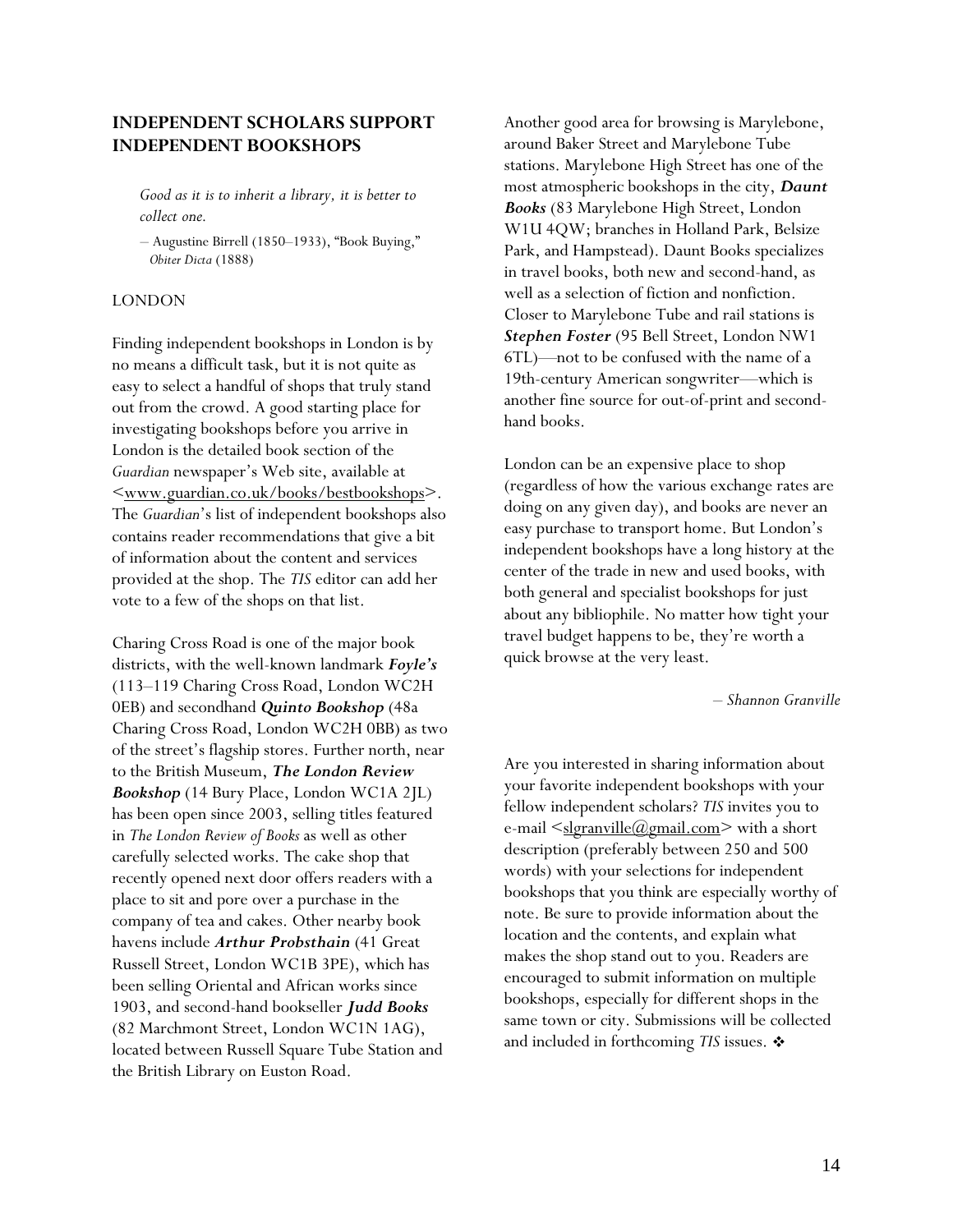#### **BOOK REVIEWS**

*A Zen Life: D. T. Suzuki*, a documentary by Michael Goldberg (DVD, 77 min., 2006, Japan Inter-Cultural Foundation) with supplementary text. (\$40, available through [<www.martygrossfilms.com>](http://www.martygrossfilms.com/)).

Michael Goldberg's DVD is both nonchronological and chronological; in effect, very Zen-like. A large number of interviewees talk about Daisetz Suzuki as they knew him years before, and about Zen as they understand it. The narrative voice-over traces his remarkable life: that of a "simple man" who brought Zen to the West while undertaking to understand Western philosophers and religions. Video might not seem like a good way to learn about an Eastern religion, but the accumulative effect of the different voices and the views and words of Daisetz Suzuki may offer more insights than reading about Zen first.

Goldberg worked on the video for five years, hunting down footage and interviewing people in Japan, the United States, and England. The video is a dazzling achievement. At one point Daisetz is asked about his own *satori* or awakening moment. He relates that it happened on the steps to his temple when he felt he was one with the trees. We see the steps up to the temple that we have seen before, but now they have a new significance. Later he differentiates *satori*, which comes from within, from what Christian mystics have described as their moments of enlightenment. Yet the Catholic priests who are interviewed find nothing strange in Zen. And Suzuki sent his granddaughters to Catholic school.

Eastern religions were first introduced to Americans at the 1893 World's Fair, but it was probably World War II, with its horrors so great that many questioned faith in God's care for the world and encouraged them to seek spiritual nourishment in Buddhism. The Beats took up Zen, and the poet Gary Snyder is among the interviewees. Psychoanalysts Carl Jung and Erich Fromm were sympathetic or even devoted. Philosophers, churchmen, and all matter of seekers were drawn to Suzuki and his simple,

calming, yet puzzling messages. Compassion, said Suzuki, is more important than wisdom while espousing detachment.

This remarkable man was still traveling to conferences across half the world in his 90's. By then he complained at having lost his powers to concentrate on a task like translations for more than two hours, so he laid out three tasks each day and switched from one to the other.

The valuable supplementary text, with comments by some of the interviewees as well as photos and brief identifications of them and reminders of many points, was funded by Yosef Wosk. An additional interview – a series of questions and Daisetz's answers (see the DVD menu) – allows viewers to increase their understanding of this extraordinary man and movement. Goldberg did some fund-raising here in the US under the aegis of NCIS, which is acknowledged in the credits. See *TIS*, vol. 20  $(2006)$ ,  $\#2/3$ , pp. 24f, and see  $\leq$ www.azenlifefilm.org> for more details.

Reviewed by Georgia Wright

\*\*\*

Bette W. Oliver. *From Royal to National*: *The Louvre Museum and the Bibliothèque Nationale*  (Lexington Books, Plymouth, UK, 2007). 109 pp.

For those devoted to the Louvre or the Bibliothèque Nationale (BN), Bette Oliver's book will come as a treat. Oliver describes the transformation of the Royal to the National Library and the founding of the National Museum, then their growth under Revolutionary regimes and Napoleon. She sketches profiles of the ministers and directors in charge, and she traces the political maneuvers of those who were after their jobs. She outlines the political events that endangered the directors and, she might have added, the works in their charge. She praises the work of the Interior Minister Roland, whose remit included everything from provisioning Paris to finding personnel, volunteers for the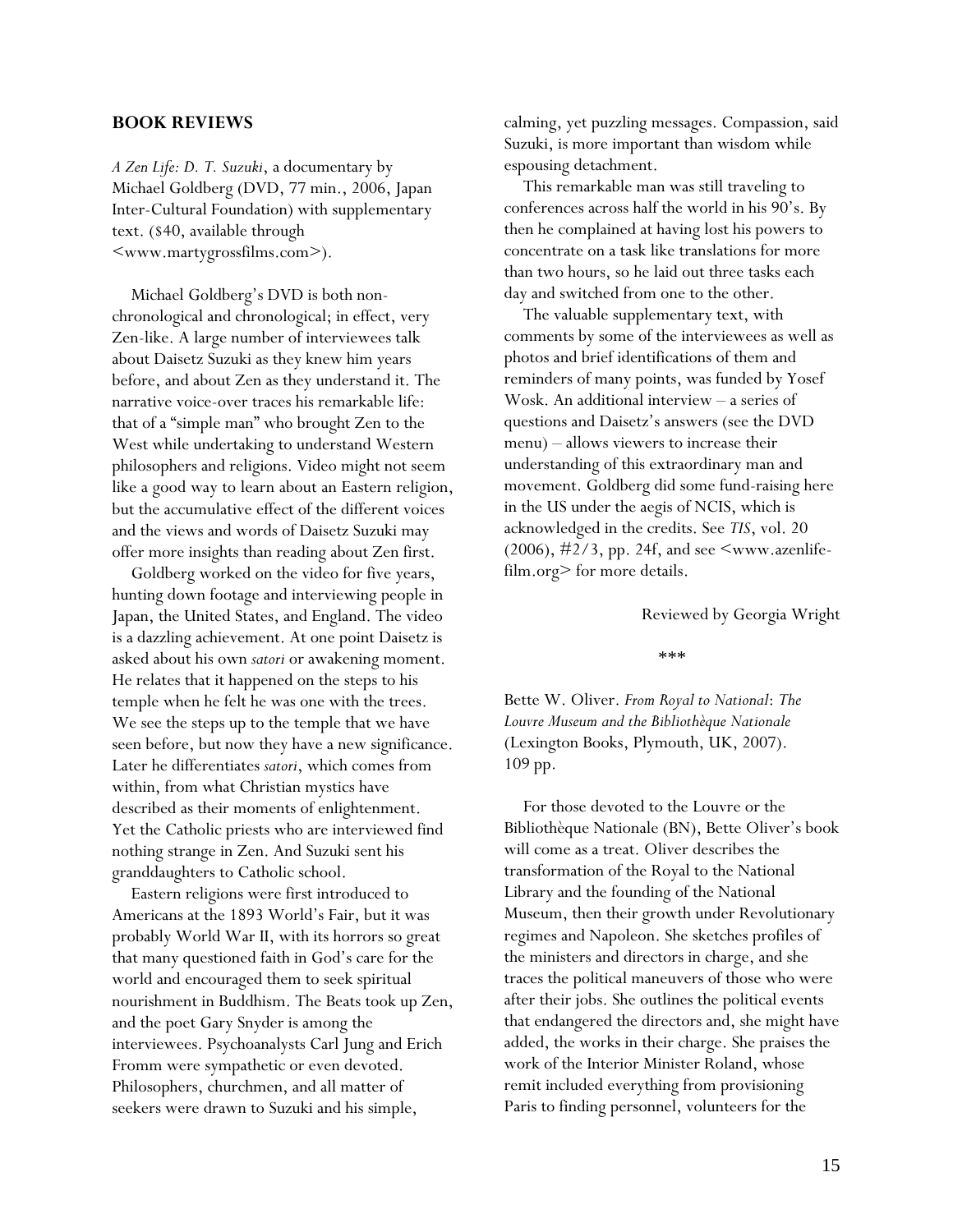most part, to run the committees charged with preserving—or destroying—cultural artifacts.

The collections at the BN and Louvre increased as the Revolutionary government nationalized church property including libraries and treasuries and seized *émigré* collections. For more details and some of the negative effects of this collecting, one must turn to a book she has not cited, Emmet Kennedy's *A Cultural History of the French Revolution* (Yale University Press, 1989, pp. 212-234). Kennedy recounts the arguments concerning the preservation, destruction, or dispersal of books and documents. He describes how works of living French artists were banned from the Louvre because they were thought inferior to the older works and their inclusion might engender self-promotion and favoritism. Consequently, no paintings of the French Revolution, not even the great works of David, were to be exhibited there! Instead some 56 percent of the works in 1793, when the Louvre was opened to the pubic, was religious in theme at a time when the campaign for dechristianisation was heating up. That percentage was surely augmented when the loot from Belgium, Italy, Germany, and Austria was added. Kennedy suggests that the museum setting served to transform a religious experience into an aesthetic one.

The Committee for Bibliography began the task of collecting cards for an estimated ten million books in France, cards filled out mostly by unpaid amateurs. Some cataloguers, continually subject to differing and vague decrees, destroyed "feudal" documents, royal history, and Catholic books and manuscripts. Librarians knew, moreover, that if they sent the cards to Paris, they risked losing their treasures to the BN.

Napoleon confiscated artworks and books by the hundreds from conquered countries which Oliver sees as beneficial: "Despite his failure to reconfigure Europe, Napoleon had succeeded in enriching and adding prestige to both the national museum and the library" (p. 67). She admits that after 1815, when the Allies demanded the return of these riches, the French managed to hide books, delay returns, and sometimes send things to the wrong country. The sources of the coin collections, I understand, were never identified; those coins not used to pay the troops are now housed in the Cabinet des Médailles, still in the "old BN" on the rue de Richelieu.

Oliver cites a single source for the history, Owen Connelly's *French Revolution/Napoleonic Empire* (Holt Rinehart, 1979). Connelly is enthusiastic about the Terror and the Empire because both furthered the centralization and thus the efficiency of the bureaucracy; his uncritical account unfortunately informs Oliver's. Nonetheless, her contribution in tracing the growth of these institutions, in portraying the work and trials of their personnel, and in describing many of the collections that were incorporated in their walls make this book well worth reading before visiting Paris. The "old BN" still houses manuscripts, medals, and prints, and you can still peek into its stunningly beautiful reading room.

#### Reviewed by Georgia Wright

#### \*\*\*\*

Are you interested in reviewing books for *The Independent Scholar*? Or, alternately, have you published a book that you would like to see reviewed by a fellow independent scholar? Please contact *TIS* book review editor David Sonenschein at  $\langle \frac{d_{\text{smcis}}(a_{\text{gmail.com}})}{d_{\text{smic}}(a_{\text{gmail.com}})}$  for further information and other guidelines regarding book reviews.

Book reviews printed in forthcoming issues will include photographs of the books in question, wherever possible.  $\mathbf{\hat{v}}$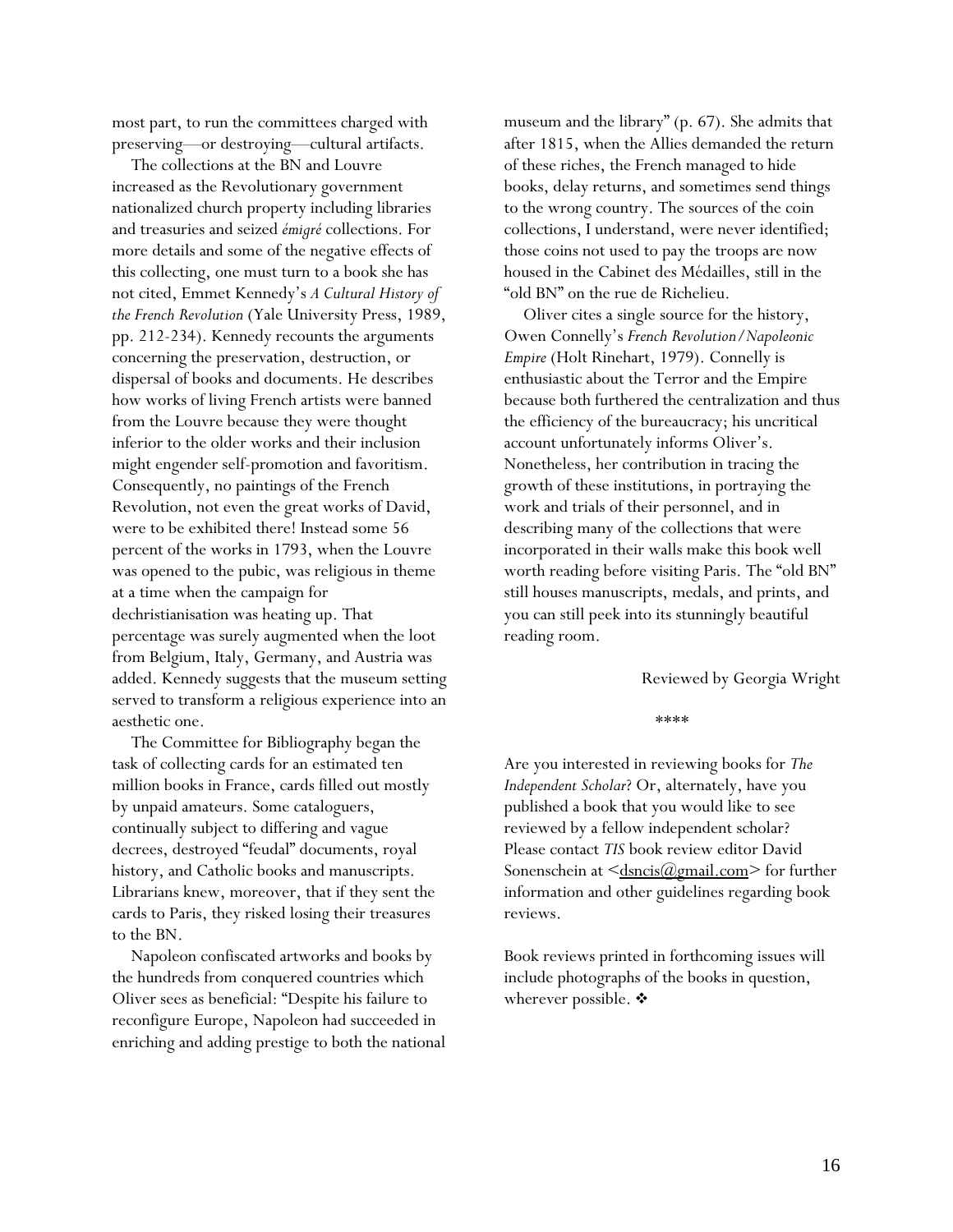### **INDY TIMES: AFFILIATE LIAISON'S CORNER**

*Mahala Yates Stripling*

<span id="page-16-0"></span>Indy Colleagues,

Our affiliates are taking a summer newsletter break, or they have reported limited activities due to travel, so this column is brief but heartfelt. After writing 10 columns—from spring 2006 (Vol. 20.1) to fall 2008 (Vol. 22.3)—I have experienced a little of what journalists do. I've gathered information on Indies and their ideas and reported on how they affect the world. I'd like you to imagine me in the old (romantic) days, pacing in a large smoke-filled newsroom among the other harvesters of the news. And then, suddenly struck with the splendor of a new thought like a bolt of lightning, I race to my ancient Smith-Corona typewriter and feverishly click away. But my reality is much different. While I do hunker down in a room with halfdrawn shades (not for the mood, but because it's blazing hot here in Texas) and crouch at my computer intent on meeting this deadline, my research has mostly been provided by affiliates, their newsletters, and Web sites, all easily accessible. My journalist beat has been, by-inlarge, the Internet. But this column, like those of yesteryear, is an example of how a concept grows through the contributions of many others. A special shout-out goes to Mabel Macdonald, who came up with the descriptive name, *INDY TIMES*.

Friends, I'm signing off with this column, returning exclusively to my somewhat cloistered life as a biographer. It's been a fun change of pace for me to put my head into a journalistic type of literary genre or style, imagining what it would be like to have the worldwide adventures of Anderson Cooper and longing for the satirical insights of Jon Stewart. Instead, my mission, simply stated, has been to show how Indies learn from and support each other, and I have admired your wide array of activities and interests.

I thank the National Coalition of Independent Scholars for the privilege of serving as affiliate liaison for more than two years, and for the assignment of covering part of the story on independent scholarship.



*A glimpse into my world. (The NCIS Web site homepage wallpaper inspired my trophy bookcase.)* 

### **An Indy Times exercise:**

Write your memoir in six words. Mine is: "Wrote all day, night. Finished book." (See "The Art of Biography: Part 6," in this issue). Now, I challenge you to write your six-word memoir! Play around with it, keeping it as emotional, flippant, or thought-provoking as you wish. Reference: Larry Smith and Rachel Fershleiser's *Not Quite What I Was Planning: Six-Word Memoirs from Writers Famous and Obscure.* New York: Harper Collins, 2008.

TIS *would like to thank Mahala Yates Stripling for her time and dedication in producing the Indy Times.* –*Ed.*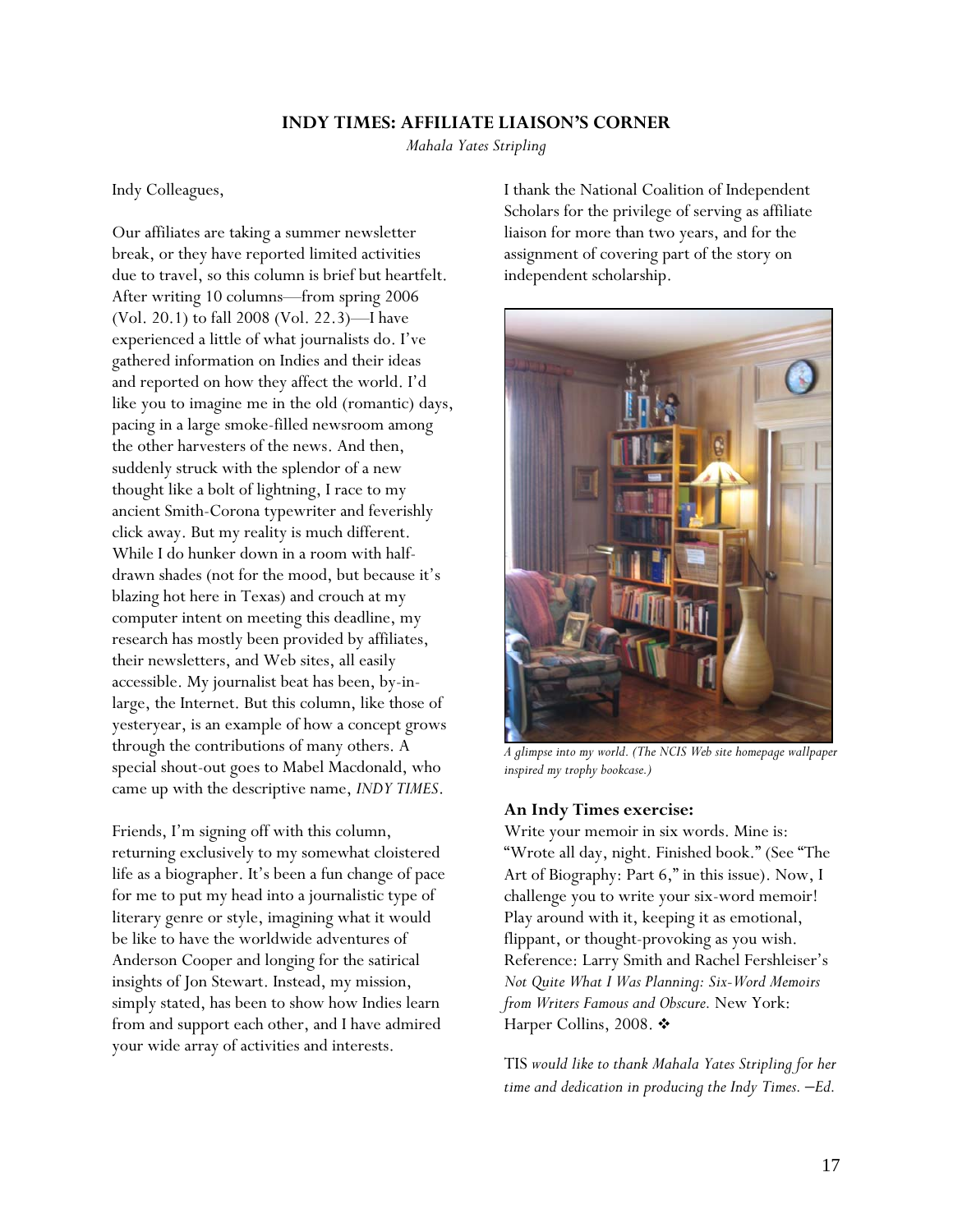### **PROFESSIONAL NEWS AND ANNOUNCEMENTS**

#### <span id="page-17-0"></span>**CALLS FOR PAPERS**

*International Journal of the Sociology of Language*  Special Issue: "Failed National Languages"

Studies of "failed languages" are sought for a special issue of the *International Journal of the Sociology of Language*. This project investigates the politics of "languages vs. dialects" by looking at rejected paths. Contributors should introduce a failed linguistic concept in its social and political context. Who imagined or promoted the failed language, and from what motives? When and why did the failed concept lose support?

Heinz Kloss memorably differentiated "Ausbau" languages from "Abstand" languages; in Kloss' terminology, this issue examines unsuccessful Ausbau and unsuccessful resistance to Ausbau. A study of failed Ausbau might examine an abortive separatist movement, such as a movement to promote Min, Wu, or Hakka as a separate language distinct from Chinese, movements for Austrian or Bavarian linguistic separatism, and so on. Alternately, studies may examine a case of successful Ausbau from the perspective of its opponents, such as Ukrainians or Belarusians who believed they spoke dialect of Russian, or Catalans who saw Catalan as a dialect of Spanish. Authors should propose their own case studies.

Struggles over linguistic status frequently reflect competing national concepts; the editor expects that many contributors will examine the failed language alongside a failed national movement. However, linguistic struggles are not simple proxies for national struggles, and national and linguistic loyalties do not always go hand in hand. Contributors should not equate linguistic and national concepts, even if the two correlate strongly in their particular case.

Please note that language policies in a multiethnic state are beyond the scope of this project. The editor would welcome a study about the relationship between Swiss-German and German, for example, but German-French relations inside Switzerland are not relevant. Similarly, this volume is not interested in advocacy. Contributions should not reveal which national language concept, if any, the author supports. Ongoing language-dialect conflicts are also beyond the scope of this project.

The journal is also looking for book reviews relevant to this theme, particularly reviews of books written in languages other than English.

Final papers must be ready by **May 2009**. Additional information about this call for papers and about the *International Journal of the Sociology of Language* can be found at the journal Web site: [<www.degruyter.de/journals/ijsl/detailEn.cfm](http://www.degruyter.de/journals/ijsl/detailEn.cfm)>.

\*\*\*

78th Anglo-American Conference of Historians *Cities*  Institute of Historical Research London, United Kingdom July 1–3, 2009

The 78th Anglo-American Conference of Historians will deal with cities throughout the world. Proposals are sought for papers or panel sessions on any aspect of city life, form, ideology and culture over this period. Thematic contributions making comparisons over time or across space will be especially welcome, as will those on networks of cities and their role in cultural formation, on the relations between cities, territories and larger political units, on the ideologies and cosmologies of the city and on what distinguishes the city or town from other forms of settlement or ways of life.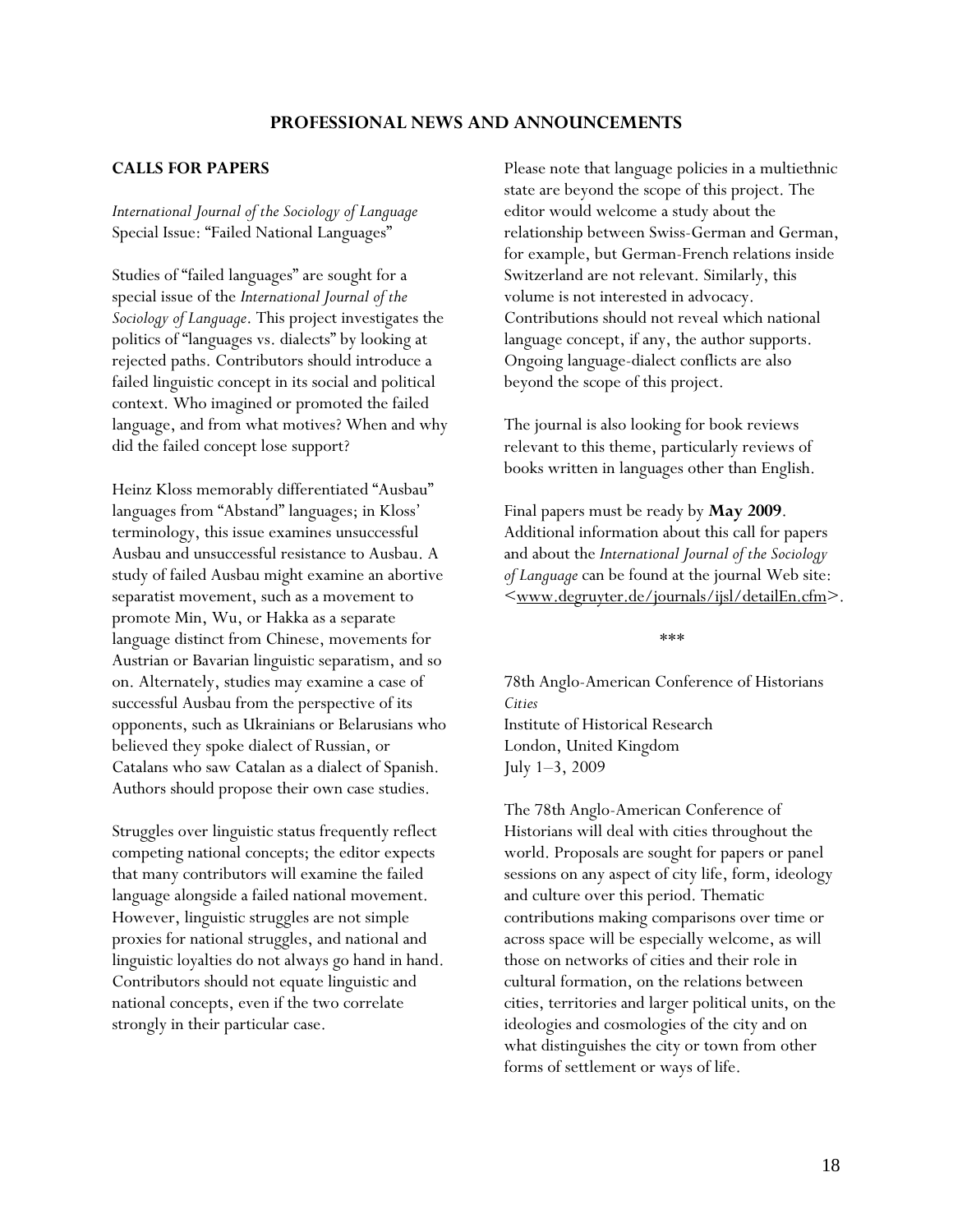Proposals for papers or sessions should be sent to Samantha Jordan [<samantha.jordan@sas.ac.uk](mailto:samantha.jordan@sas.ac.uk)>, Institute of Historical Research, University of London, Senate House, Malet Street, London WC1E 7HU, by **October 31, 2008**.

\*\*\*

Interdisciplinary Nineteenth-Century Studies Conference: *The Pursuit of Happiness* Skidmore College, Saratoga Springs, NY April 24–26, 2009

This conference will focus on the pursuit of happiness. What form did happiness and the comprehension of happiness take in the nineteenth century? How, for example, did the legacy of the American and French Revolutions shape nineteenth-century understandings of happiness? What were the effects of burgeoning industrialism? In keeping with the recent turn to studies of emotion, feeling, and affect within literary studies as well as psychology, economics, history, and philosophy, we invite papers on the nineteenth-century contexts and genealogies for such work.

INCS encourages interdisciplinary perspectives. Topics may include joy; luxury, wealth, and consumerism; recreation, leisure, and travel; beauty and art; the family, friendship, and love; race, class, gender, and ethnic perspectives on happiness; misery (the absence of happiness); and other related concepts.

200-word abstracts should be submitted by **October 15, 2008**, to Deirdre d'Albertis at ≤dalberti@bard.edu>. For more information on INCS, see  $\leq$ www.nd.edu/ $\sim$ incshp/>.

\*\*\*\*\*\*\*

#### **FUNDING OPPORTUNITIES**

The National Endowment for the Humanities (NEH) has listed several upcoming 2009 grant application deadlines, including Collaborative

Research Grants (**November 3, 2008**) and Scholarly Editions Grants (**November 3, 2008**). Independent scholars are eligible to apply for some grants, and NCIS may be able to provide institutional affiliation for other grants. These and other available NEH grants may be viewed online at <www.neh.gov/grants/index.html>.

\*\*\*

Blakemore Freeman Fellowships *Language Grants for Advanced Asian Language Study* 

Since 1990, Blakemore Freeman Fellowships (<<u>www.blakemorefoundation.or</u>g>) have been available to fund a year of advanced study of an Asian language in Asia for American citizens and permanent residents of the United States who have a college degree and who plan to use an Asian language in their careers.

To be eligible for a grant, an applicant must:

- Be pursuing an academic, professional or business career that involves the regular use of a modern East or Southeast Asian language
- Have a college undergraduate degree
- Be at or near an advanced level in the language as defined below
- Be able to devote oneself exclusively to language study during the term of the grant; grants are not made for part-time study
- Be a U.S. citizen or permanent resident

The "professional or business career" designation includes careers in computer science, engineering, international business, journalism, law, medicine, nongovernmental organizations, and teaching. "Advanced level" is defined as (1) a minimum of three academic years of regular language study at the college level; (2) a minimum of one academic year of full-time intensive language study at the college level; or (3) signed proof of equivalent competency as certified by a language instructor.

The next postmark deadline for applications will be **December 30, 2008**. More information about grants is available at the above Web site. ❖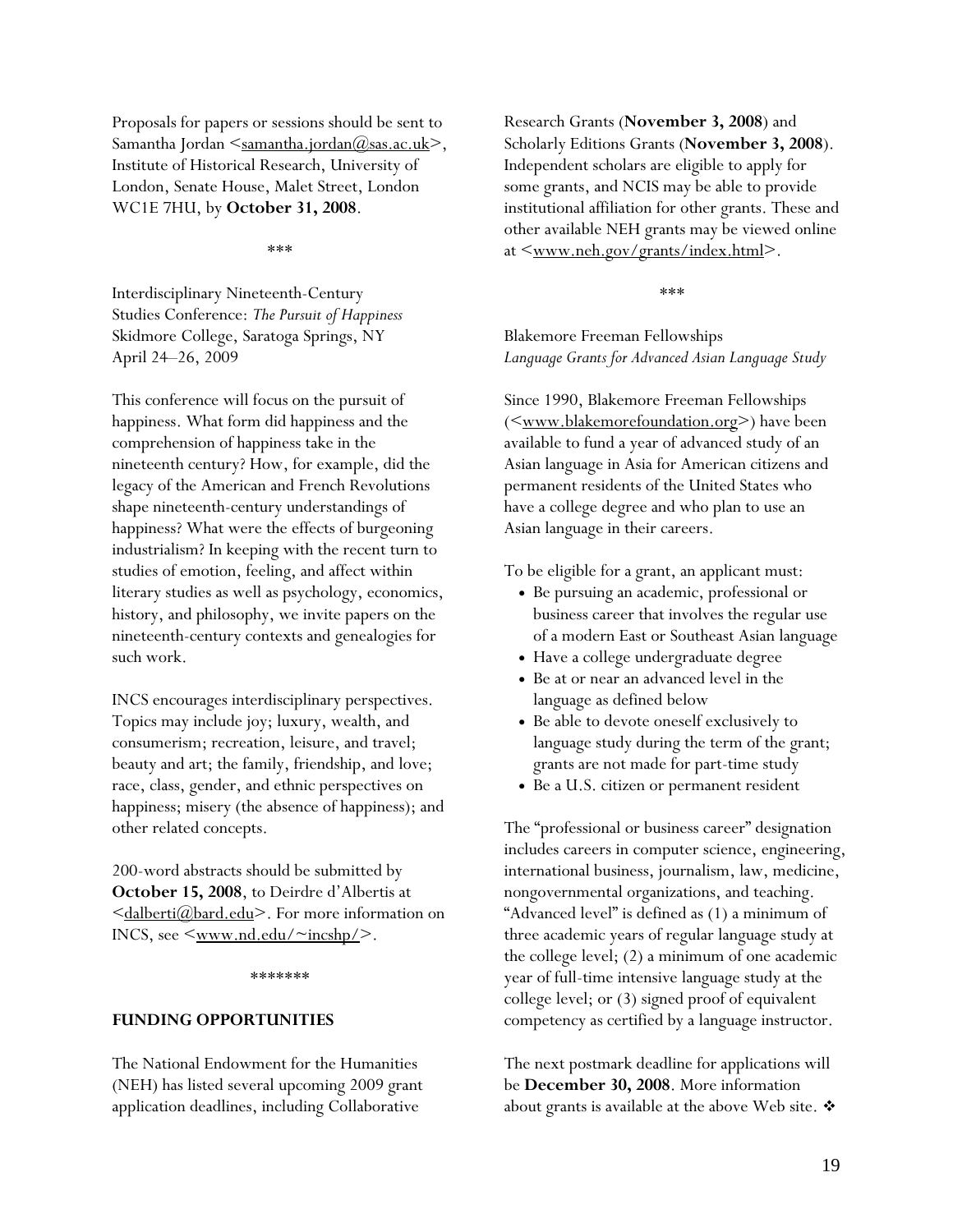### **MEMBER NEWS AND ANNOUNCEMENTS**

<span id="page-19-0"></span>Have you recently changed your e-mail or postal address? Have you published a book or article, won a grant or fellowship, or have other news that you would like to share with your fellow NCIS members? Send it to  $\leq$ slgranville@gmail.com> for publication in our Member News and Announcements section.

#### **New Members**

No new members to report in this issue. However, if you are aware of anyone who might benefit from joining NCIS, please direct them to the NCIS Web site for more information about becoming a member.

The NCIS membership e-mail address is now  $\leq$  katalin100( $\omega$ gmail.com $\geq$ .

#### **New Publications**

Charlotte Mandel has recently published *ROCK VEIN SKY*, her seventh book of poetry, through Midmarch Arts Press ([<www.midmarchartspress.org>](http://www.midmarchartspress.org/)). From the comments on the back cover:

Cynthia Ozick states: "Charlotte Mandel's innovative work in ROCK VEIN SKY is uncompromisingly muscular in its seeming plainness and in the hard blows it gives out….ROCK VEIN SKY is a collection as stunning as it is sobering."

Sam Hamill states: "Charlotte Mandel's poems present close observation in moments of illuminating insight, poems as much felt as imagined, organic, 'given' in the best sense. They are a welcome gift."

### **In the Next Issue**

- News from the NCIS 2008 Conference
- $\div$  More papers from the NCIS 2006 Conference
- Book reviews: Shana Penn's *Solidarity's Secret*, Rosemary Erickson Johnson's *Contemporary Feminist Historical Crime Fiction*, and others
- Funding announcements, calls for papers, and more!